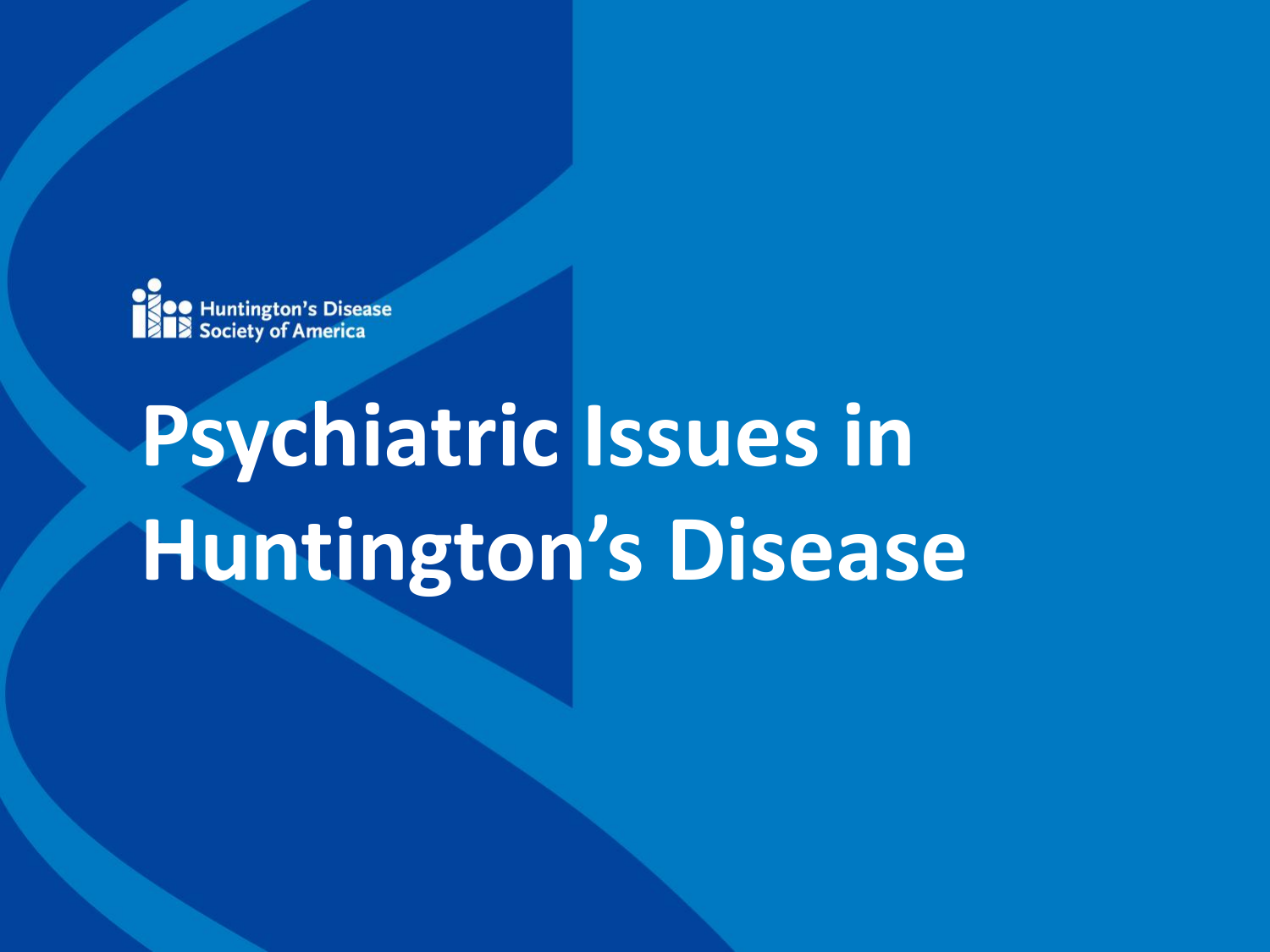**Arik Johnson, PsyD HDSA Center of Excellence at UCLA June 24, 2011 26th Annual HDSA Conference Minneapolis, MN**

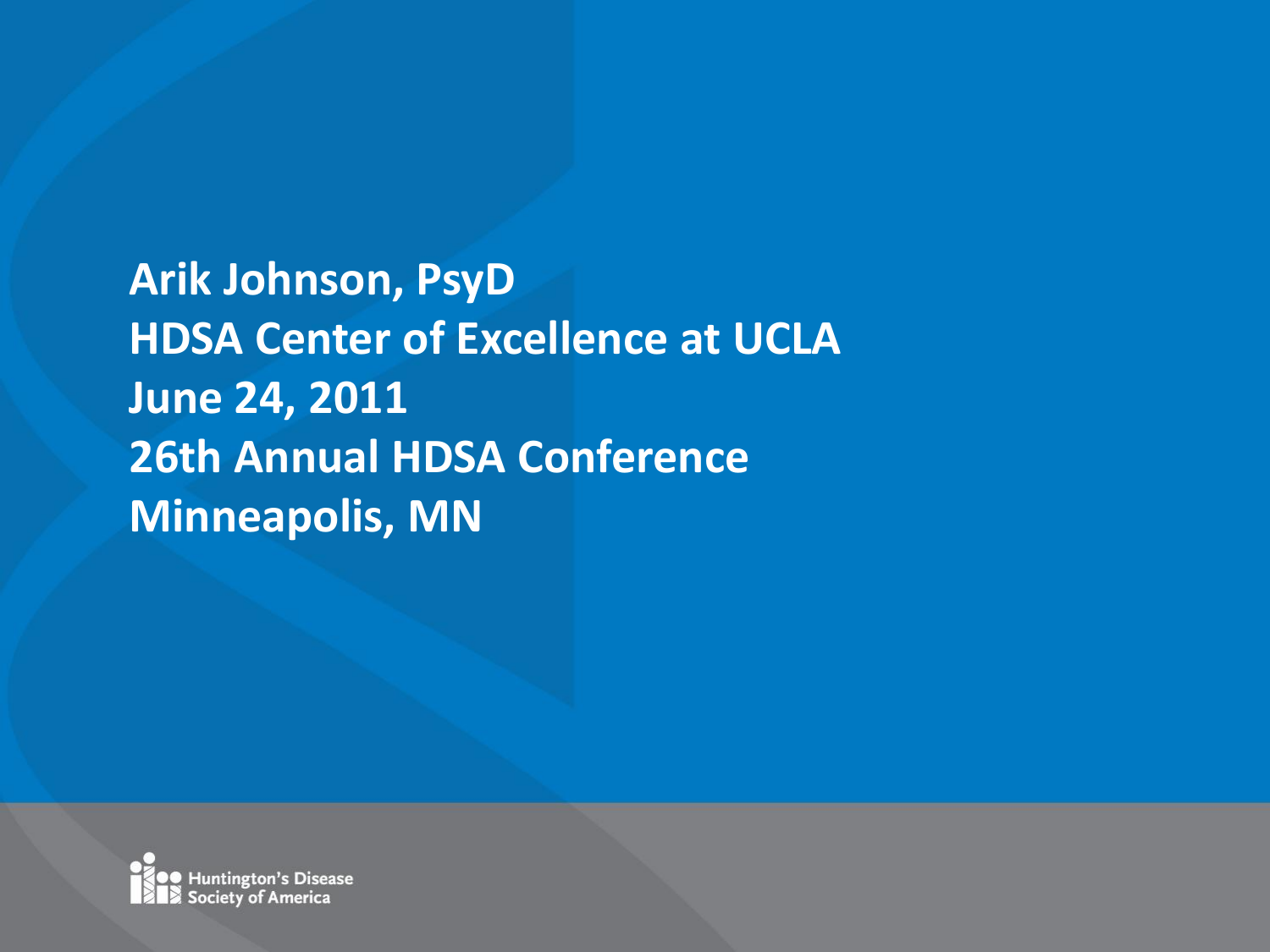- The information provided by speakers in workshops, forums, sharing/networking sessions and any other educational presentation made as part of the 2011 HDSA convention program is for informational use only
- HDSA encourages all attendees to consult with their primary care provider, neurologist or other healthcare provider about any advice, exercise, medication, treatment, nutritional supplement or regimen that may have been mentioned as part of any presentation

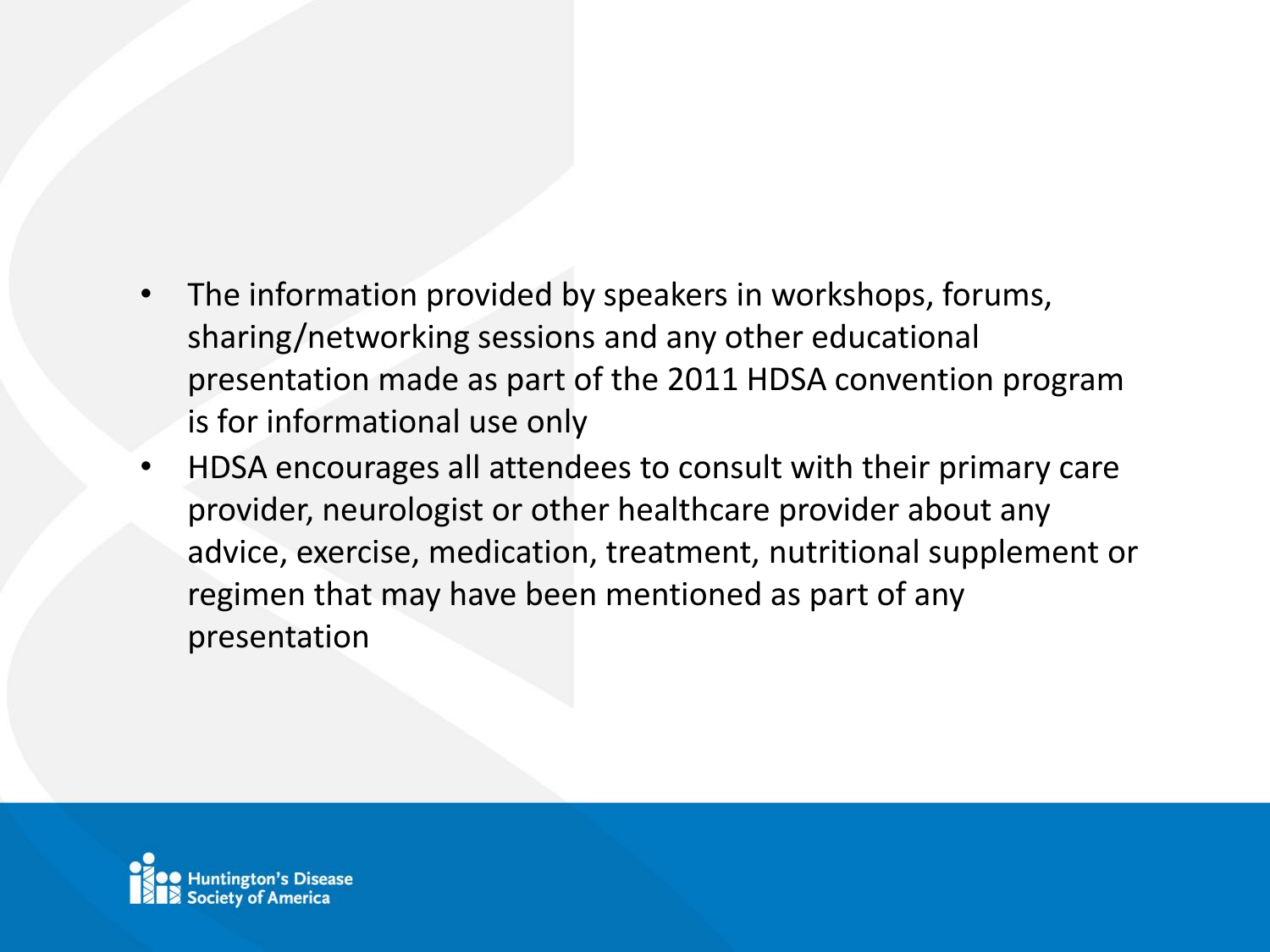#### **Presenter Disclosures**

Arik Johnson, PsyD

The following personal financial relationships with commercial interests relevant to this presentation existed during the past 12 months:

No relationships to disclose

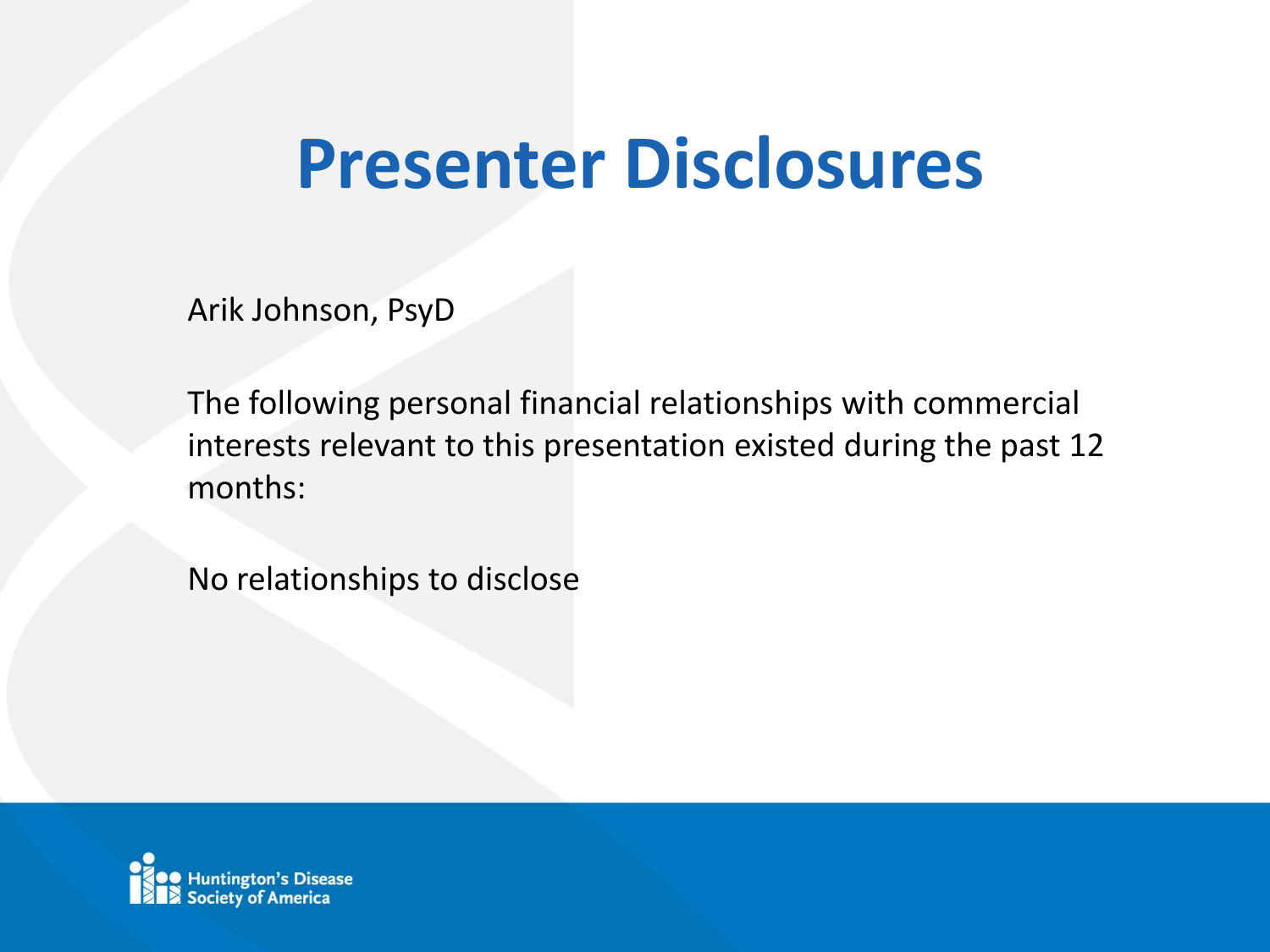#### **Objectives**

- Discuss psychiatric issues that may arise in the early stages of Huntington's Disease (HD)
- Discuss ways to identify signs and symptoms of common psychiatric disorders
- Explore the impact of psychiatric issues in the early stages of HD
- Review medications used in treating psychiatric issues
- Provide suggestions for non-medicinal coping strategies for psychiatric issues

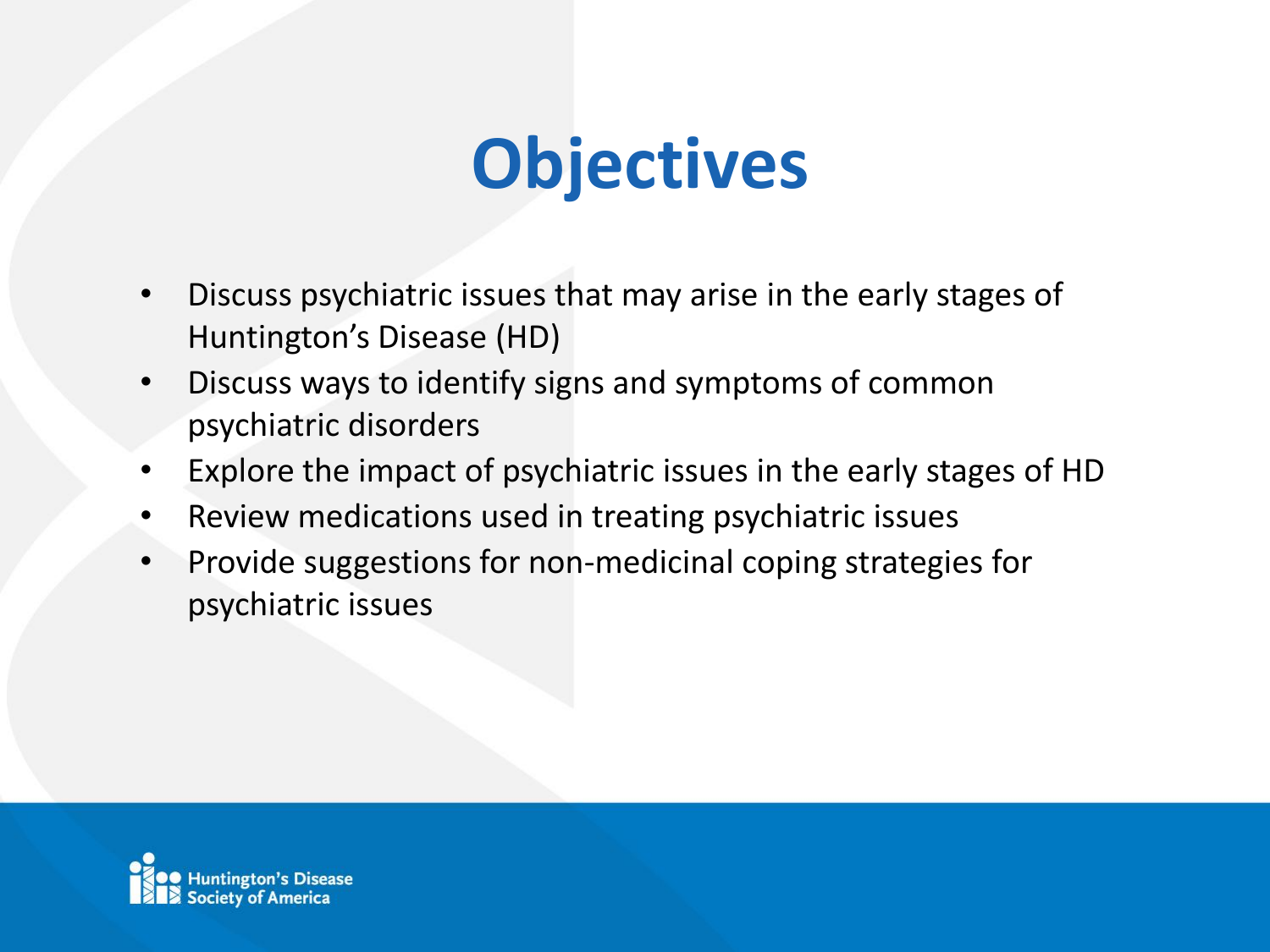- Psychiatric issues that can be seen in early stages of HD
	- **Depression** 
		- Suicide
	- Anxiety disorders
	- Apathy
	- Irritability and anger
		- Psychotic disorders and symptoms can develop over the course of the disease and include symptoms like delusions and hallucinations, but tend to be less common in the earlier stages of HD
- **Psychiatric disorders are treatable**
	- Psychotic symptoms can be more difficult to treat
- **NOTE: the psychiatric issues seen in HD can be complicated by the cognitive issues seen in HD**

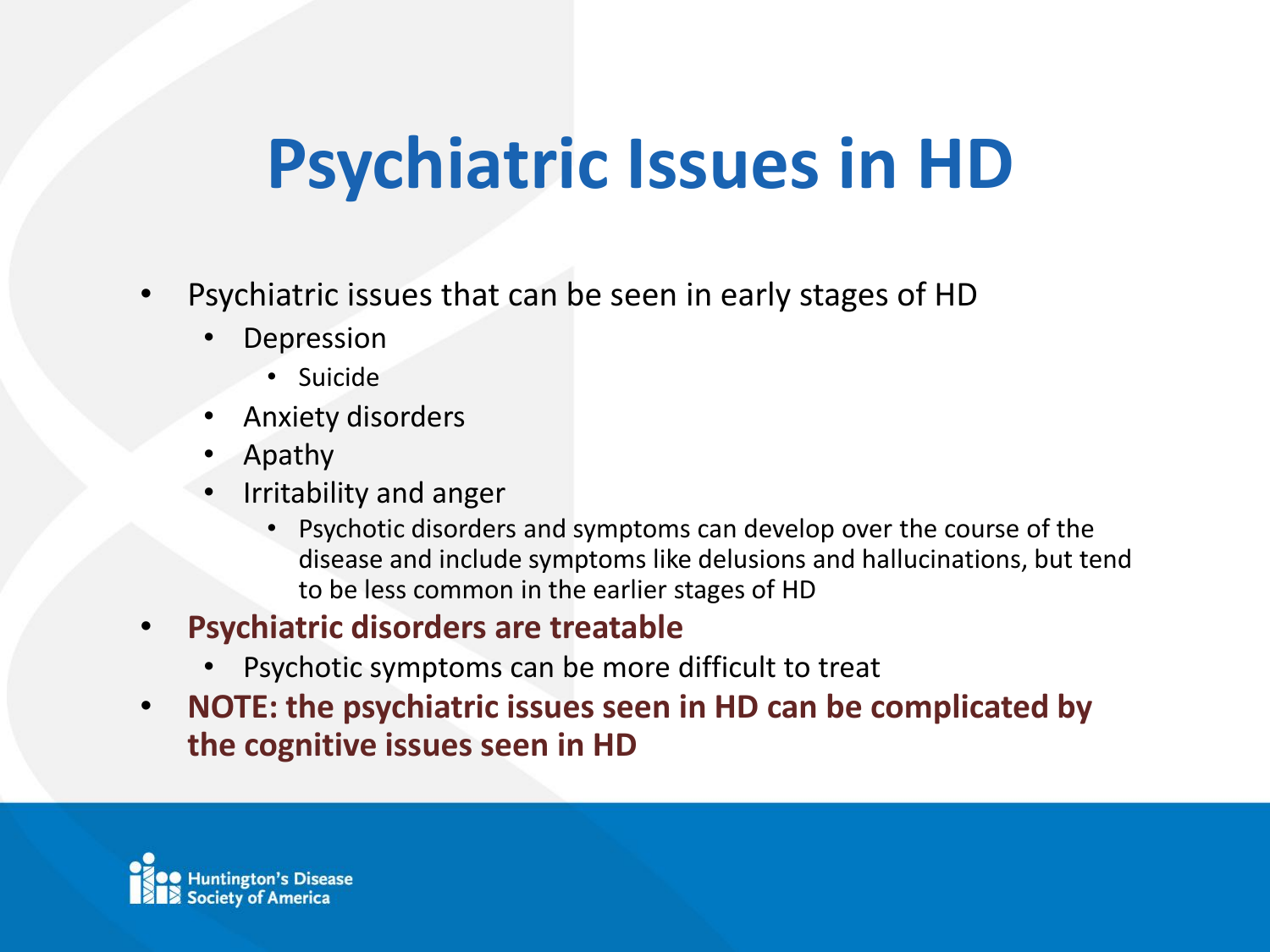- Treatment is the same as the typical interventions for all HD symptoms
	- Pharmacological
	- Based on symptom reduction
- Pharmacological interventions for psychiatric symptoms are effective, but only address the biological component of the problem
- Behavioral interventions are indicated to create livable situations with patients and their families
- Studies show that best treatment is a combination of: **pharmacology + coping strategies**

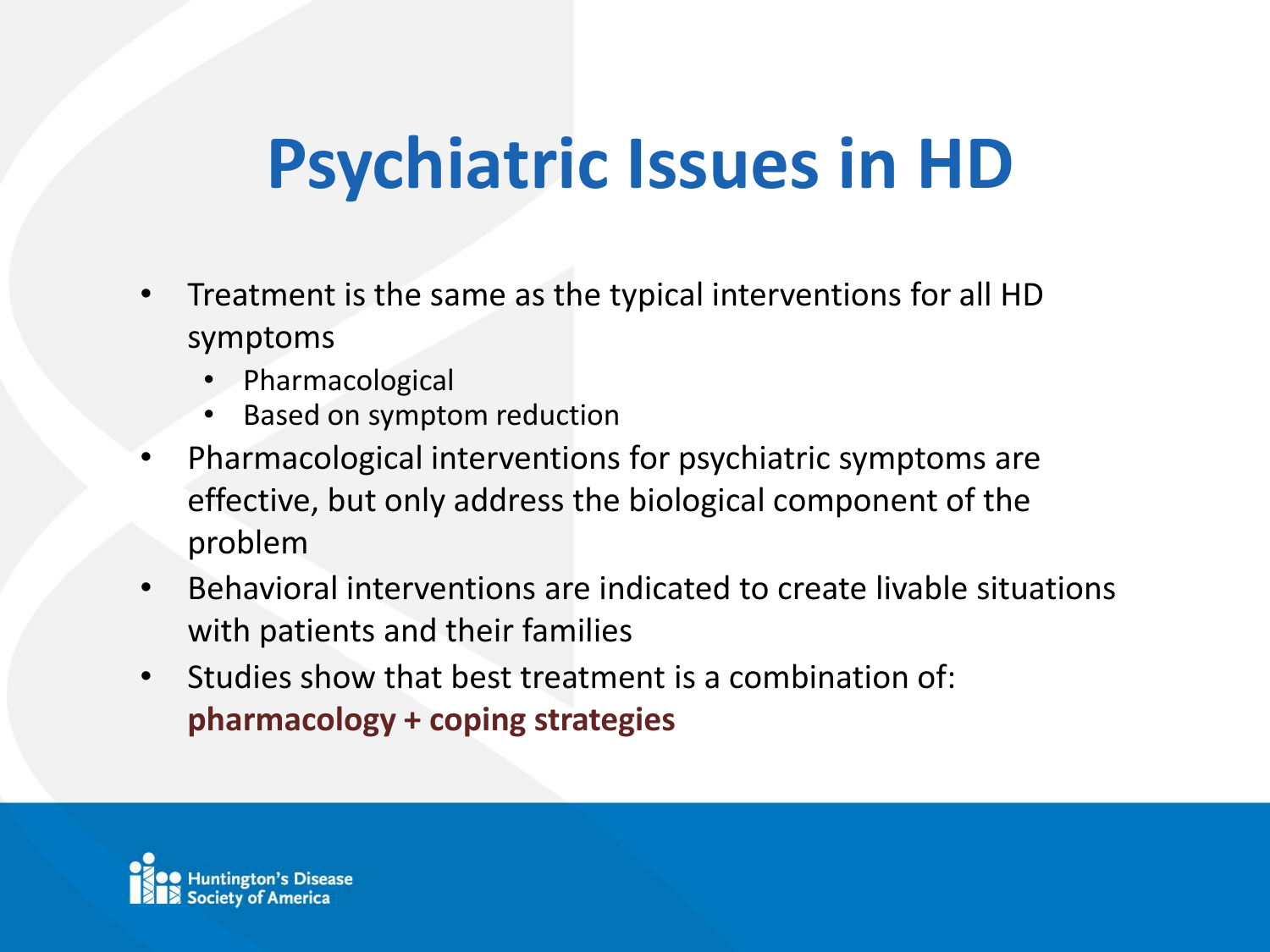- Keep in mind:
	- The behavioral symptoms talked about today are **GENERAL**
	- Every person is different so behavioral symptoms will present differently
	- Treatment and care plans should be unique to fit each person
- **ALWAYS** consult with your medical doctor about medication treatments
	- HD doctors: neurologists, psychiatrists, internists
- **IF POSSIBLE** work with a mental health specialist in planning behavioral interventions
	- Psychologists, LCSWs, MFTs, counselors

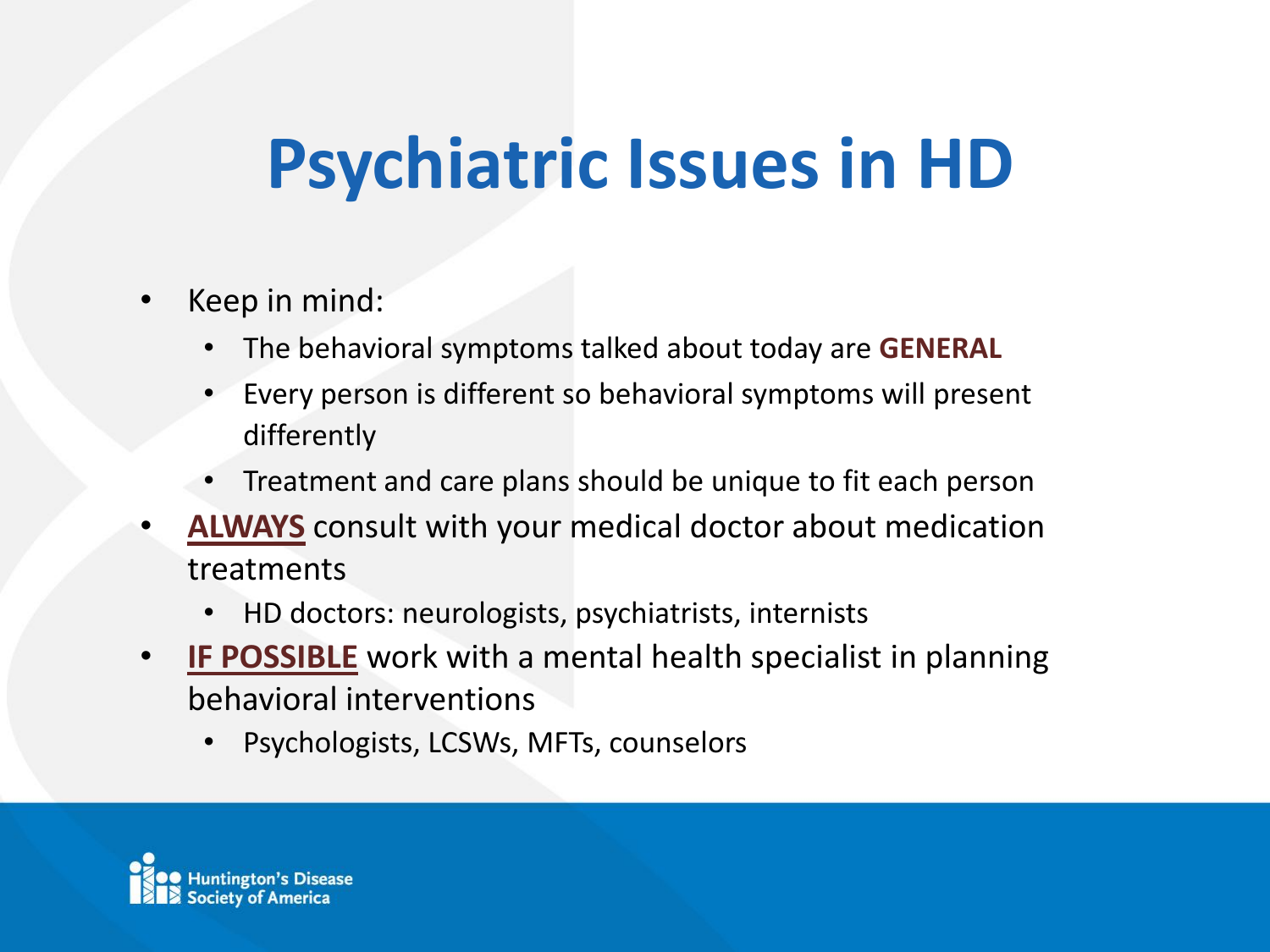- Reactionary vs. Neurophysiological
- Reactionary
	- Saddened mood as a result of changes in level of function
	- Anxiety as a result of job instability
- Neurophysiological
	- Changes in the brain leading to depression or other disorders
	- HD is neurodegenerative, which means that it is a progressive and ever changing disease
- We will treat the symptoms the same way

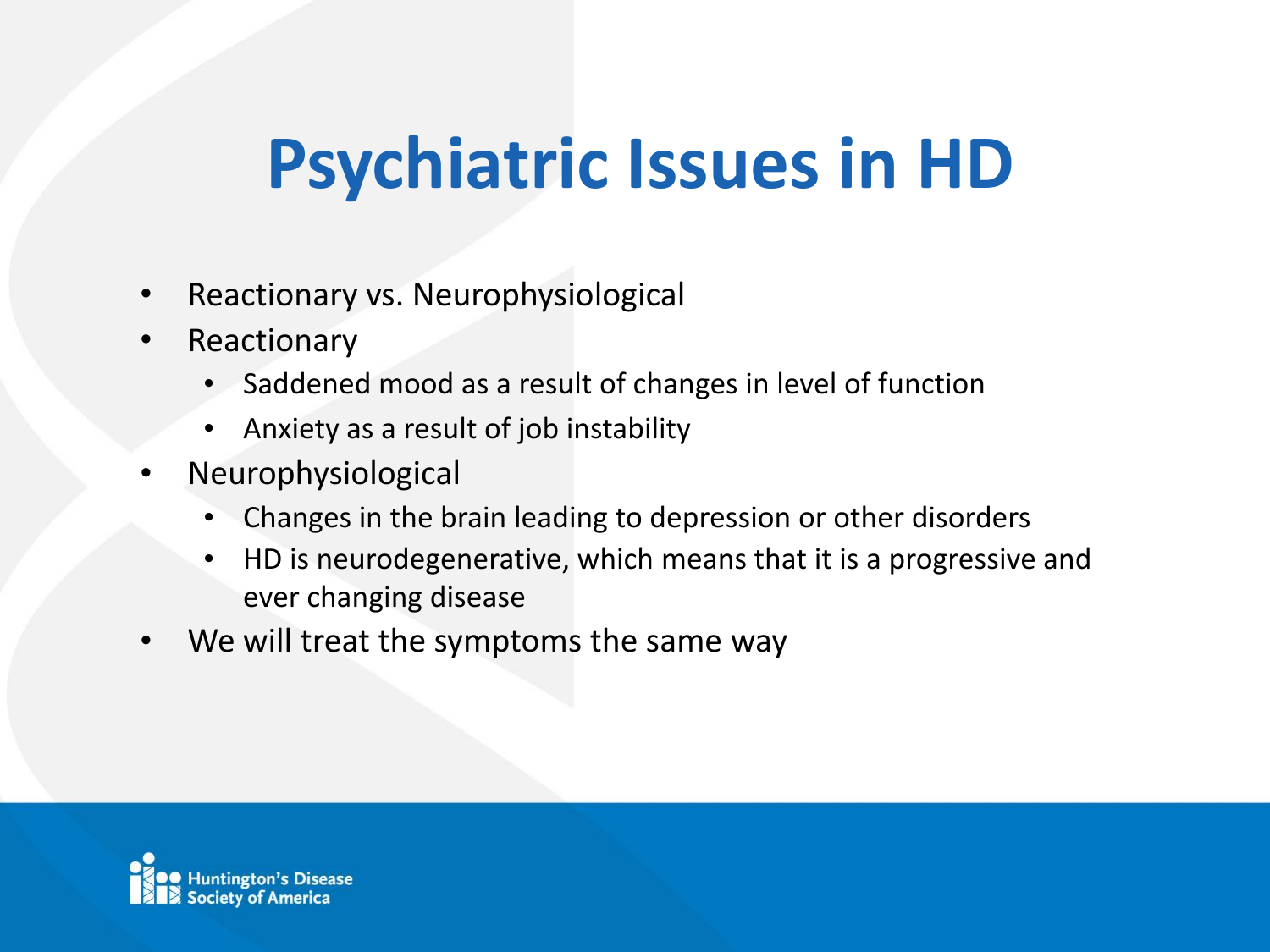#### **Depression**

- Signs and symptoms of Depression:
	- Depressed mood most of the day, nearly every day
	- Decreased ability to find pleasure or interest in usual activities
	- Changes in appetite or weight
		- Either increased or decreased
	- Sleeping all day or rarely sleeping
	- Loss of energy, always tired
	- Excessive feelings of unworthiness or guilt
	- Difficulties thinking, concentrating, or making decisions
	- Thoughts of death or suicide
		- American Psychiatric Association. (2000). *Diagnostic and statistical manual of mental disorders* (Revised 4th ed.). Washington, DC: Author.

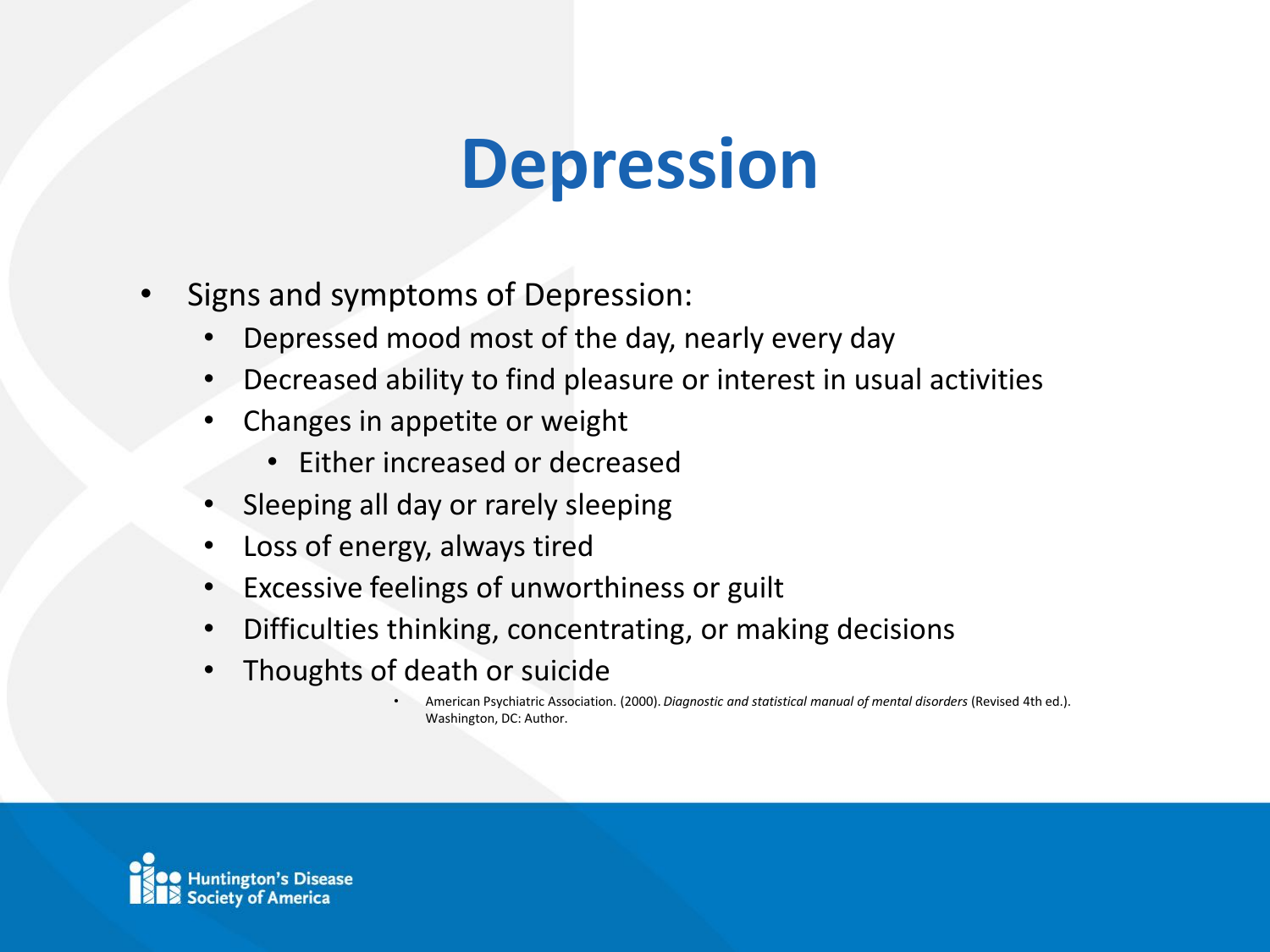#### **Impact of Depression**

John is a 42 year old man who works at a local warehouse. Recently, his boss indicated that the company would be downsizing because of decreased business. John is convinced he will be losing his job when the layoffs start. Even though he hasn't said anything about having HD, he's worried that his boss knows that it is harder now for John to keep things running smoothly. There was also that big screw up a couple of weeks ago which was all John's fault. Things aren't much better at home. John's not playing with his kids as much as he used to, never mind that he's barely got the energy to do his chores. As for his relationship with his wife, well…

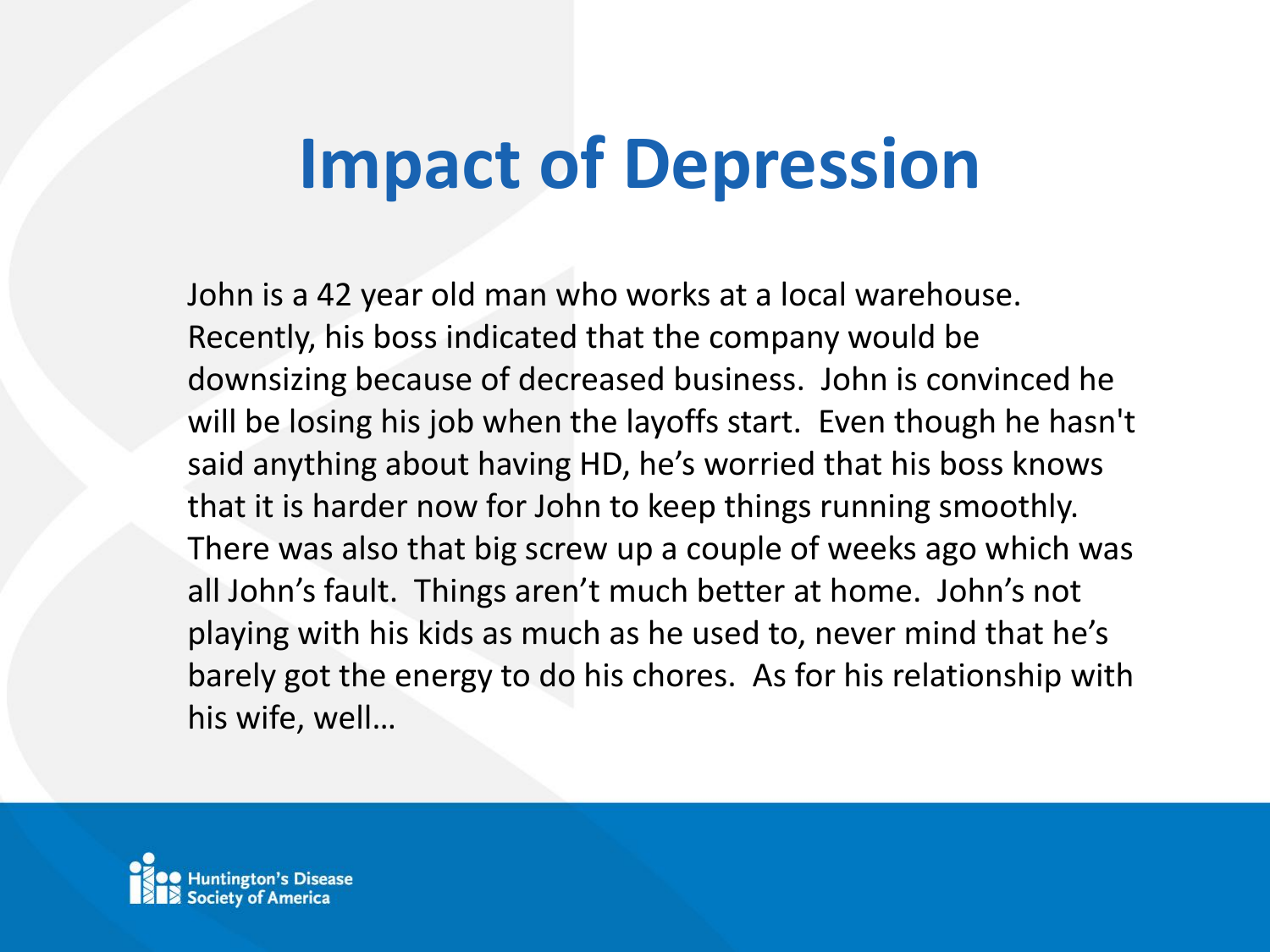#### **Treating Depression**

- Psychopharmacology:
	- Selective serotonin reuptake inhibitors (SSRIs)
		- Citalopram (Celexa)
		- Escitalopram (Lexapro)
		- Fluoxetine (Prozac)
		- Paroxetine (Paxil)
		- Sertraline (Zoloft)
	- Selective Serotonin and Norepinephrine Reuptake Inhibitors (SNRIs)
		- Desvenelafaxine (Pristiq)
		- Duloxetine (Cymbalta)
		- Venalfaximine (Effexor)

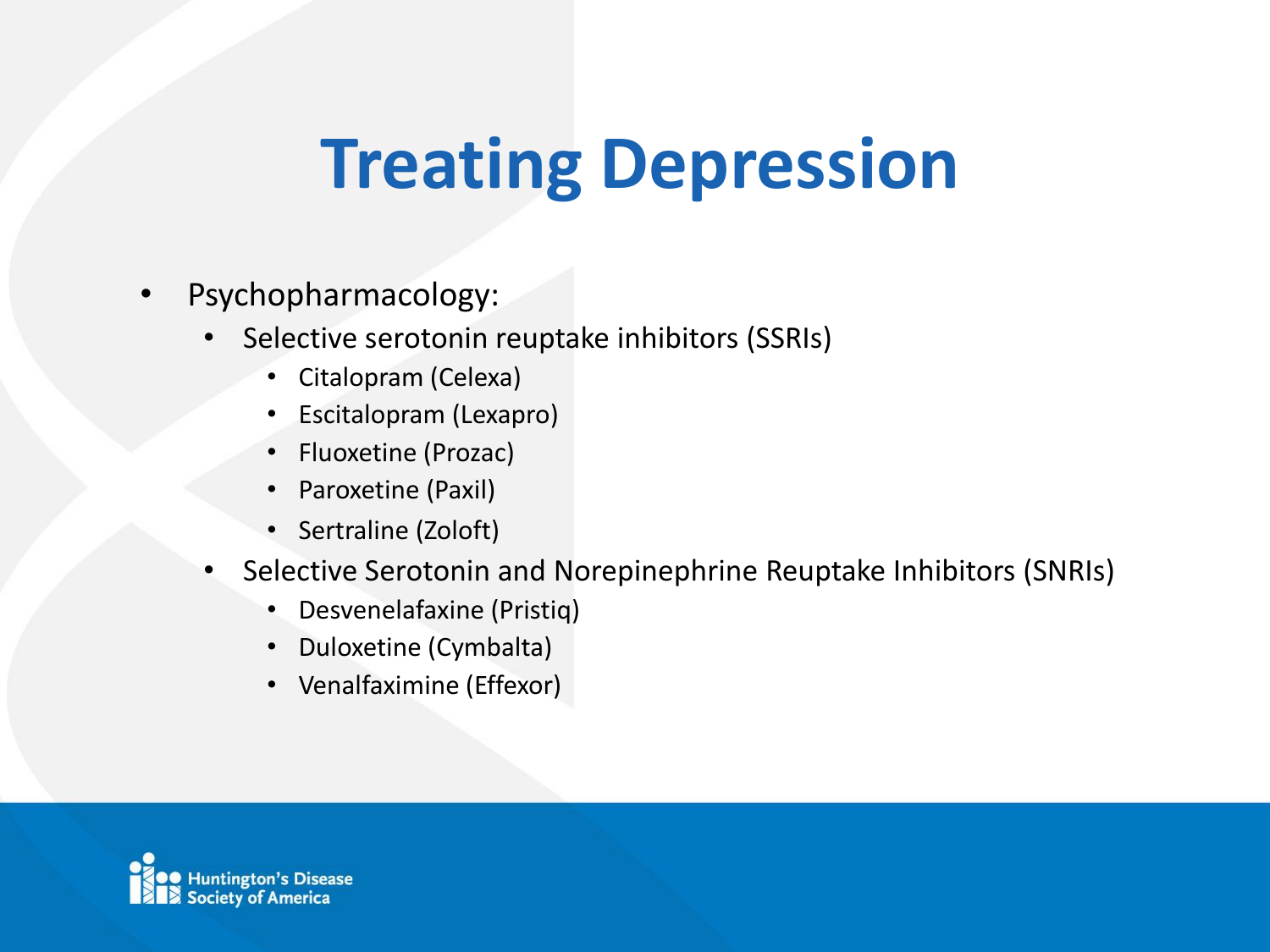### **Treating Depression**

- Psychopharmacology (continued):
	- Atypical Antidepressants
		- Buproprion (Wellbutrin)
		- Buspirone (Buspar)
		- Mirtazepine (Remeron)
	- Other agents
		- Aripiprazole (Abilify)

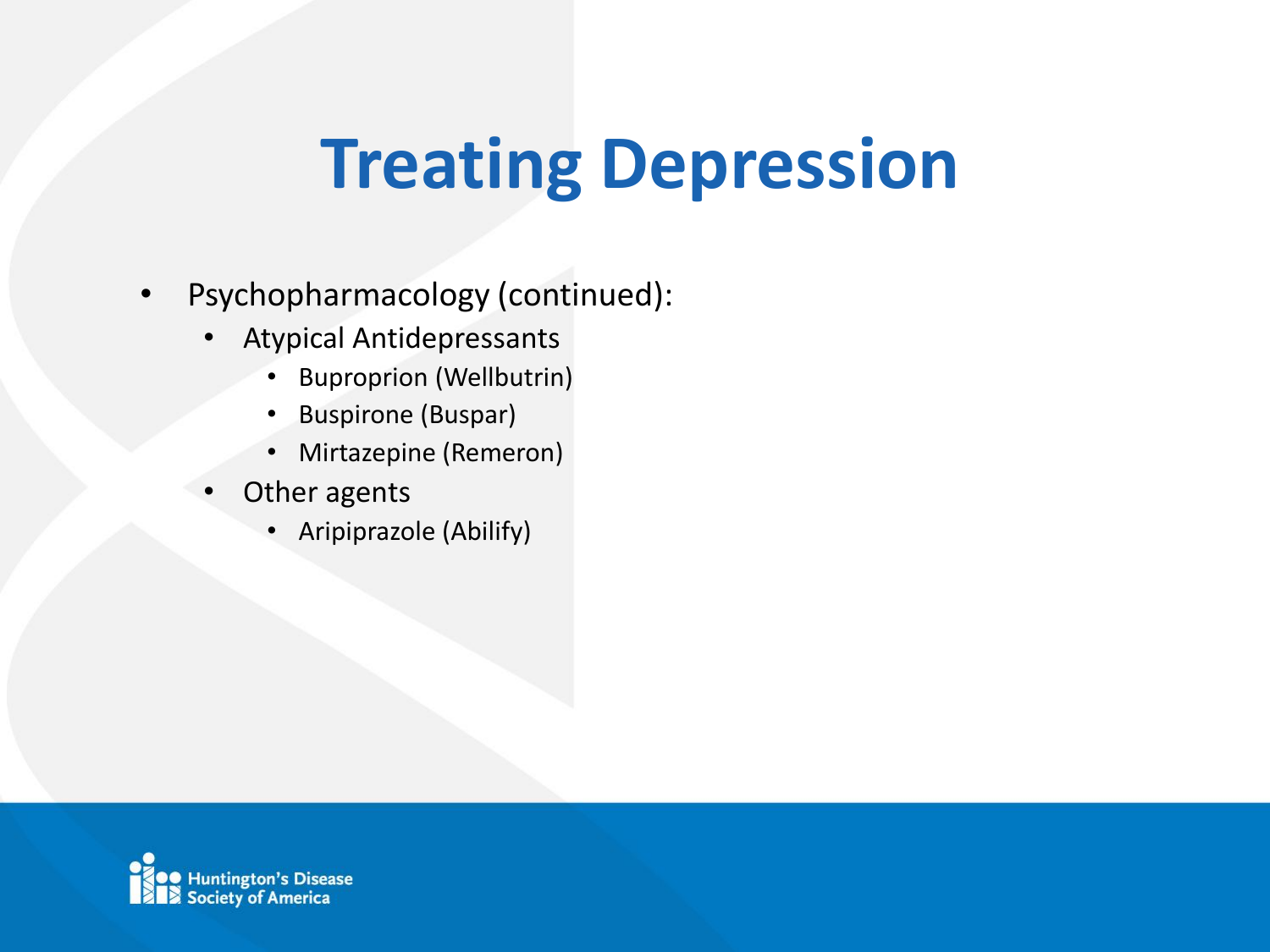### **Treating Depression**

- Coping Strategies (aka Behavioral Interventions)
	- Talk about it!
		- Talk to your doctor about medications
		- Work with a mental health care professional
		- Find a support group
	- Encourage activities
		- **Exercise**
		- Hobbies
	- Try to maintain routines and schedules
	- Monitor suicidal thoughts
		- Keep your doctor or counselor in the loop

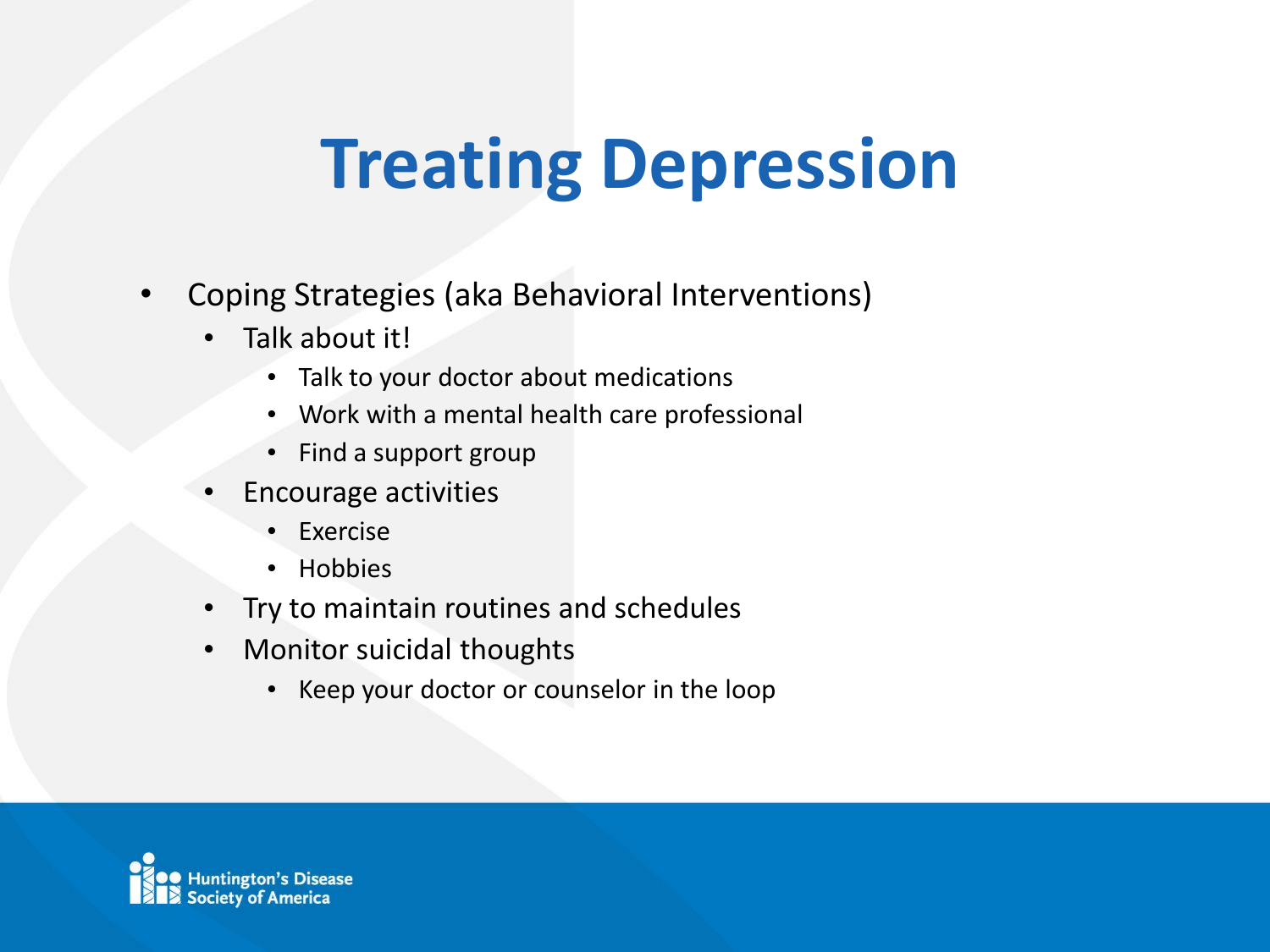#### **Suicide and HD**

- Suicide occurs in 2.3% to 5.7% of persons with HD, a rate four to five times greater than that in the general population (Haskins & Harrison, 2000)
- **Impulsivity and anger management problems** create the highest suicide risk and complicate assessing, predicting and preventing suicides
- TALK about it!
	- Use your treatment resources: MDs, Psychiatrists, Psychologists, Social Workers, etc
	- Create behavioral management plans to manage these symptoms

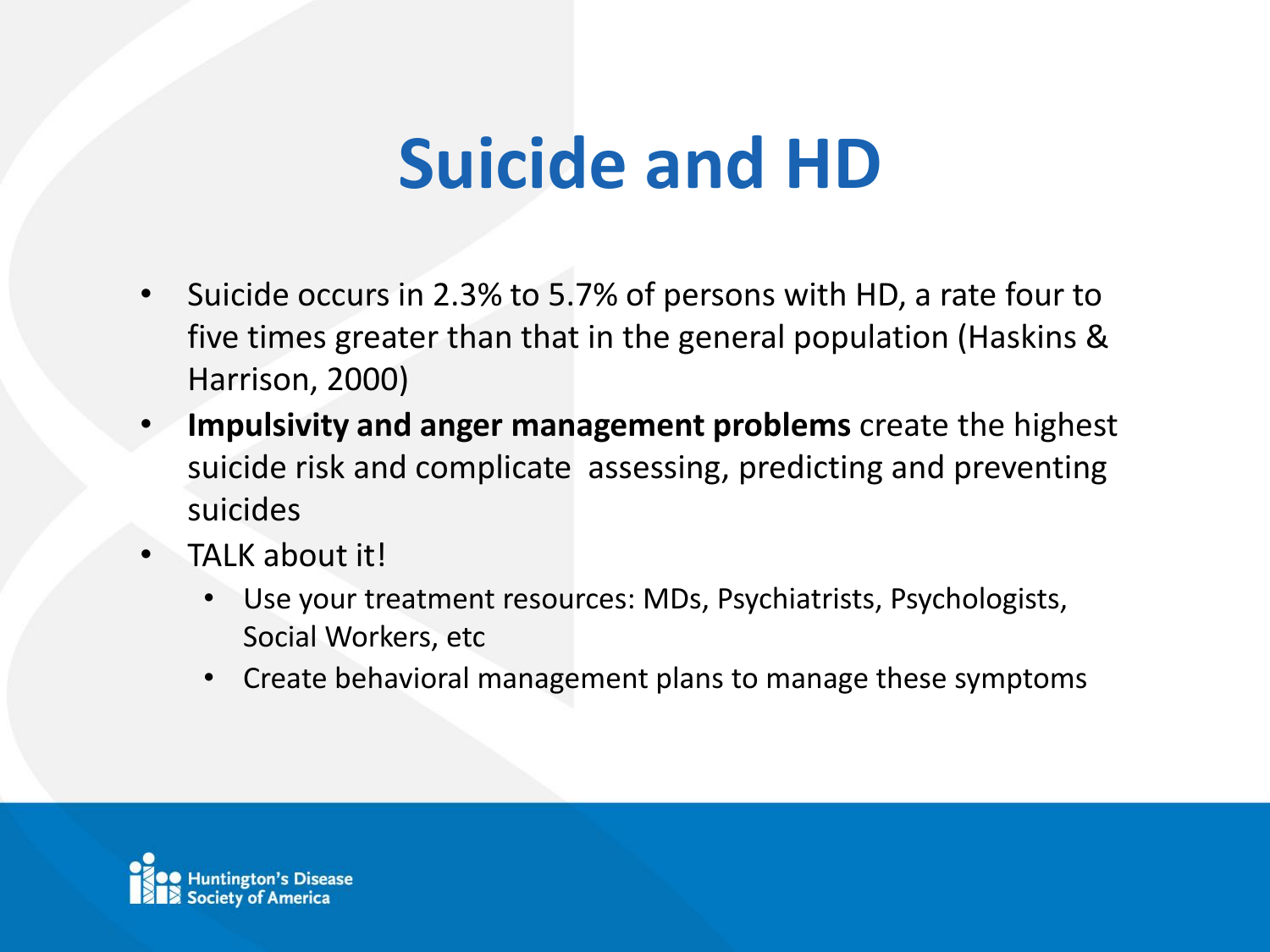#### **Anxiety Disorders**

- Anxiety can be thought of as a family of disorders, including:
	- Anxiety (or excessive, generalized worry)
	- Social Anxiety
	- Obsessive Compulsives-type features
- While we can see distinct disorders present in HD, there are often "features" - or pieces of – these different disorders

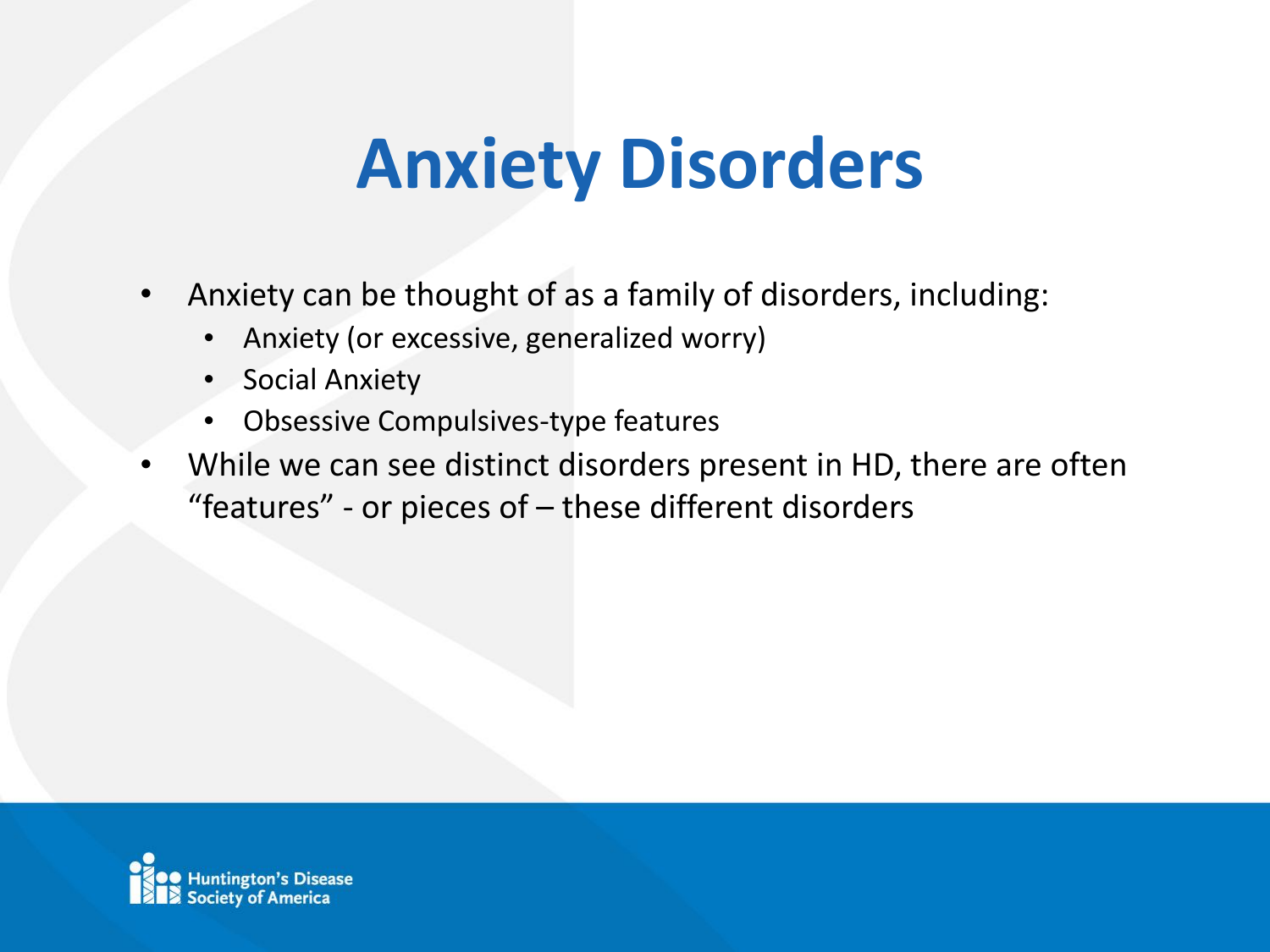### **Anxiety Disorders**

- Signs and symptoms of Anxiety
	- Excessive anxiety and worry, occurring more days than not
	- Difficulty controlling the worry
	- Physical symptoms including:
		- Restlessness or feeling keyed up or on edge
		- Being easily fatigued
		- Difficulty concentrating or mind going blank
		- **Irritability**
		- Muscle tension
		- Sleep disturbances (difficulty falling or staying asleep, restless or unsatisfying sleep)
			- American Psychiatric Association. (2000). Diagnostic and statistical manual of mental disorders (Revised 4th ed.). Washington, DC: Author.

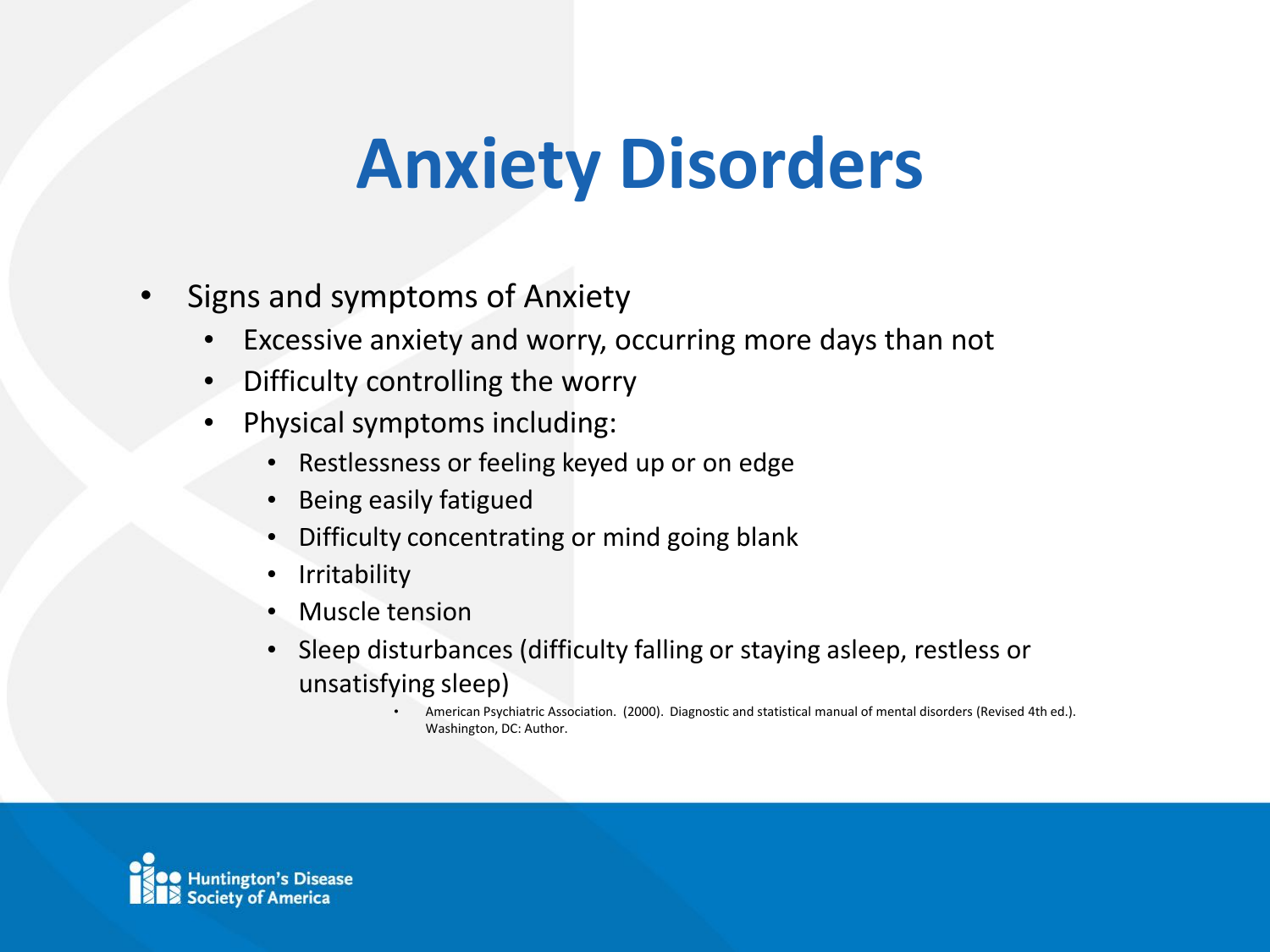#### **Anxiety Disorders**

- Signs and symptoms of Social Anxiety
	- Fear of one or more social situations in which the individual is exposed to unfamiliar people or to possible scrutiny by others
	- The individual fears that he or she will act in a way (or show anxiety symptoms) that will be humiliating or embarrassing

- Signs and symptoms of Obsessive Compulsive-type Features
	- Repetitive thoughts about troublesome topics
	- Obsessive preoccupations with specific thoughts or routines
	- Engaging in repetitive behaviors
	- Perseveration (repetition and then some)



<sup>•</sup> American Psychiatric Association. (2000). Diagnostic and statistical manual of mental disorders (Revised 4th ed.). Washington, DC: Author.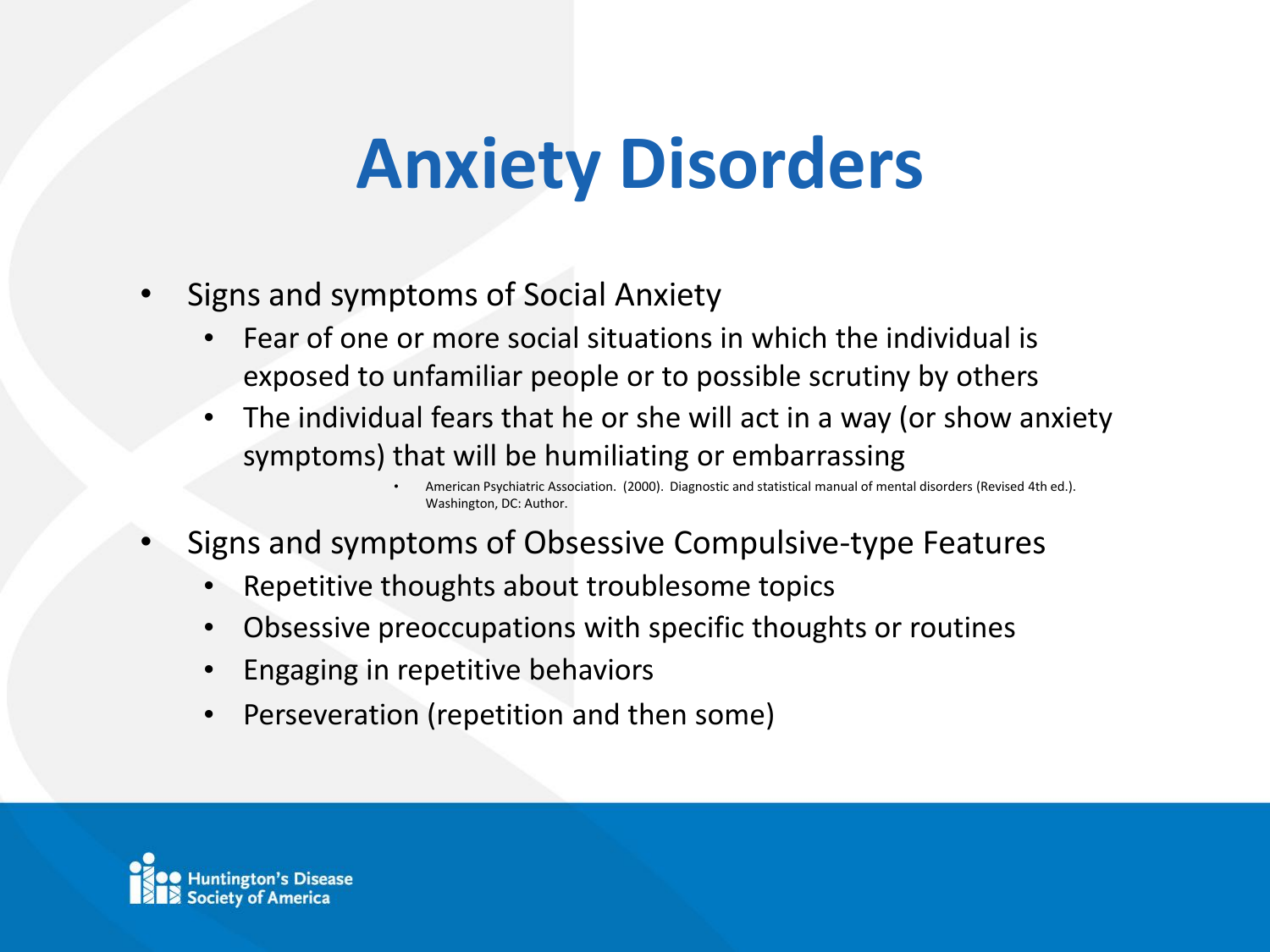#### **Impact of Anxiety Disorders**

Joanie is a 33 year old woman living with HD. She works as a high school teacher and recently decreased her schedule to part time. It seems like every quarter it is getting harder for her to manage her classroom. Joanie worries that the kids are not respecting her and that she isn't talking to them the right way and that she is giving them too hard of homework and that she isn't able to keep up with demands of the students like she used to and that she will have to bring work home on the weekends and that her friends and family will quit asking her to go out since she always has to work and…

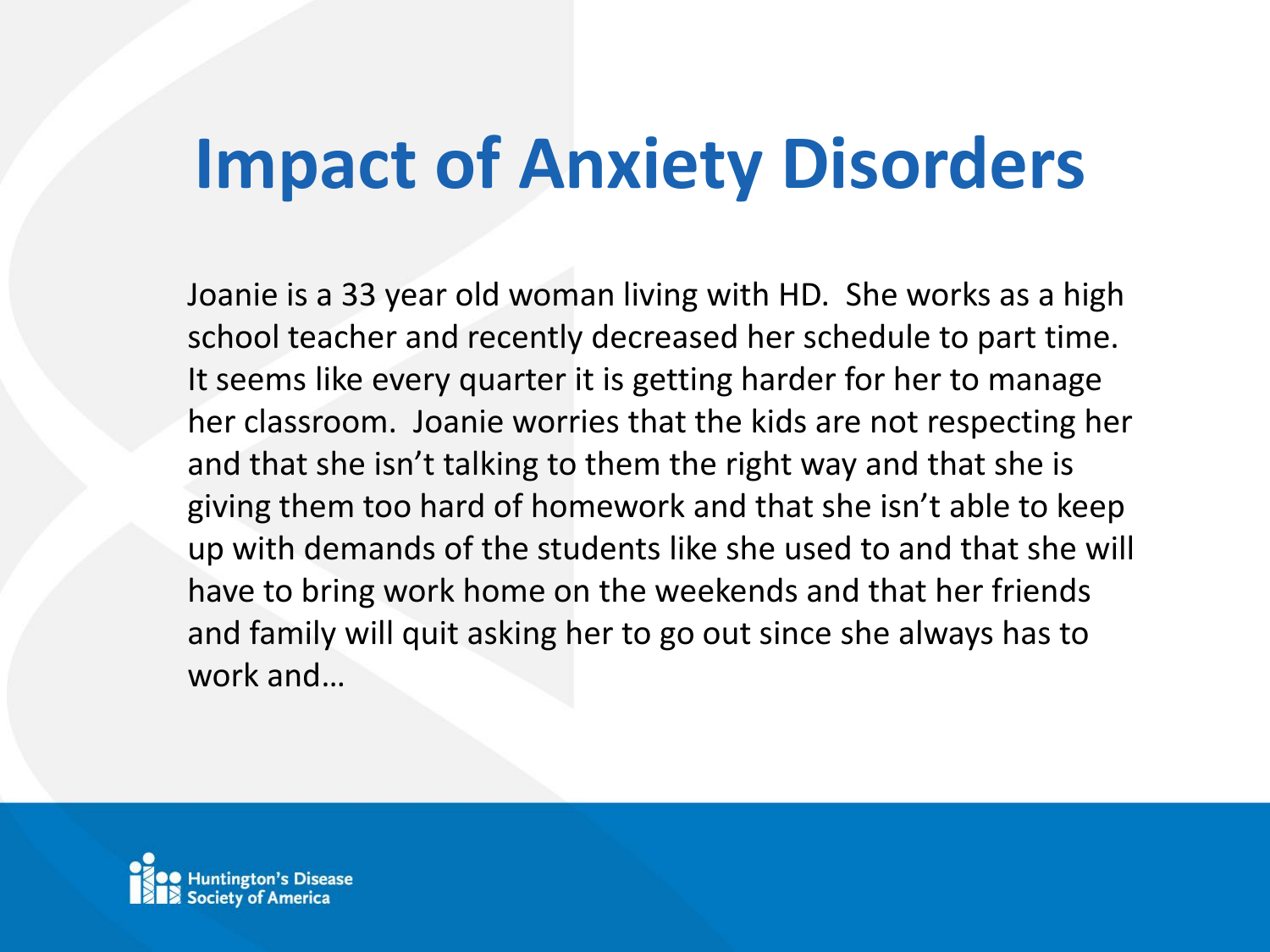#### **Treating Anxiety Disorders**

- Psychopharmacology:
	- Antidepressant Medications (SSRIs and SNRIs)
		- See previous list
	- Benzodiazepines (look out for abuse or addiction)
		- Clonazepam (Klonopin)
		- Alprazolam (Xanax)
		- Diazepam (Valium)
		- Lorazepam (Ativan)
	- **Neuroleptics** 
		- Olanzapine (Zyprexa)
		- Quetiapine (Seroquel)
		- Risperidone (Risperdal)

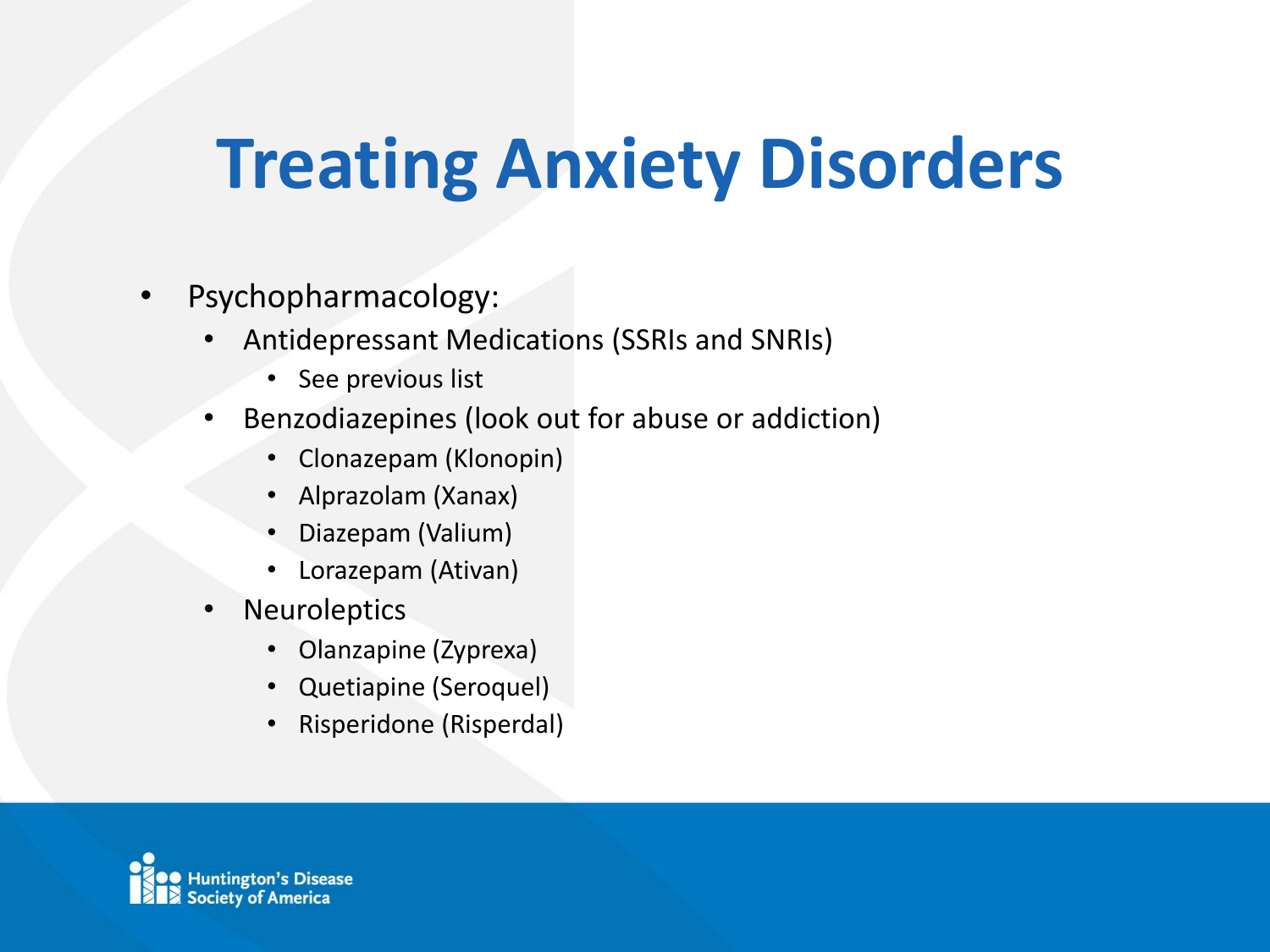# **Treating Anxiety Disorders**

- Coping Strategies:
	- Talk about it!
		- Cognitive Behavioral Therapy (CBT) has been shown to be extremely helpful for people with anxiety disorders – talk to a counselor
		- The tips that follow are derived from CBT
	- Identify any triggers for anxiety (ie: work demands, finances, visiting family, etc.)
	- Identify the thoughts that come up when faced with a trigger
	- Challenge problematic thoughts (ie: being convinced something bad is going to happen) with more realistic thoughts (ie: what is the realistic probability of \_\_\_\_\_ happening?")
	- Utilize positive self-statements (ie: "I can do this," or "It will be ok.")
	- Practice relaxation training exercises, meditation, or stress reduction techniques

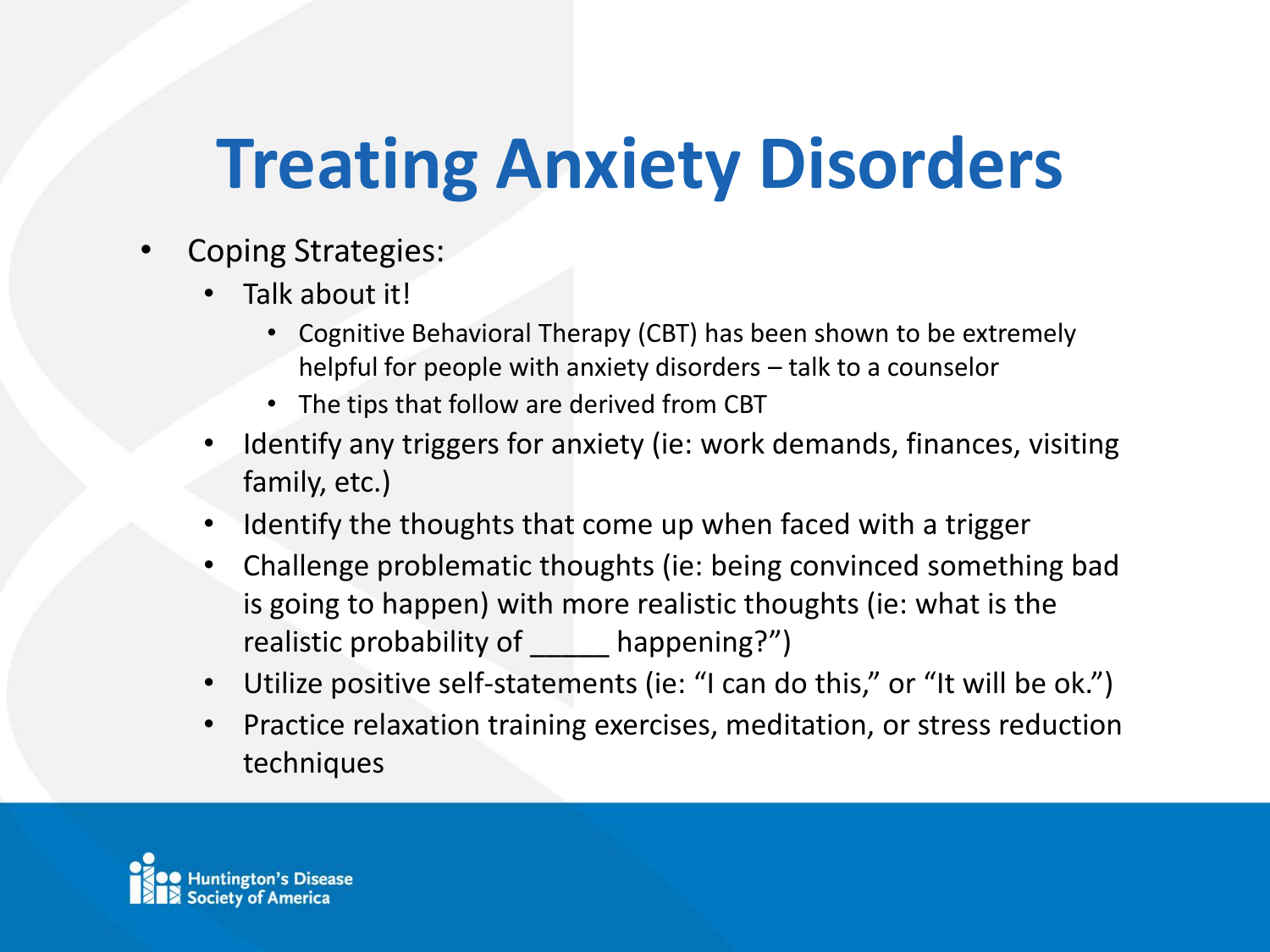# **Apathy**

- Signs and symptoms of Apathy
	- Lacking an emotional investment in activities and surroundings
		- Disengaged
	- Difficulty in initiating behaviors or activities
		- "Hard to get started"
	- **Sluggishness**
- Apathy can be hard to differentiate from depression
	- Please note, the apathetic person isn't necessarily depressed
- Apathy and depression often co-exist

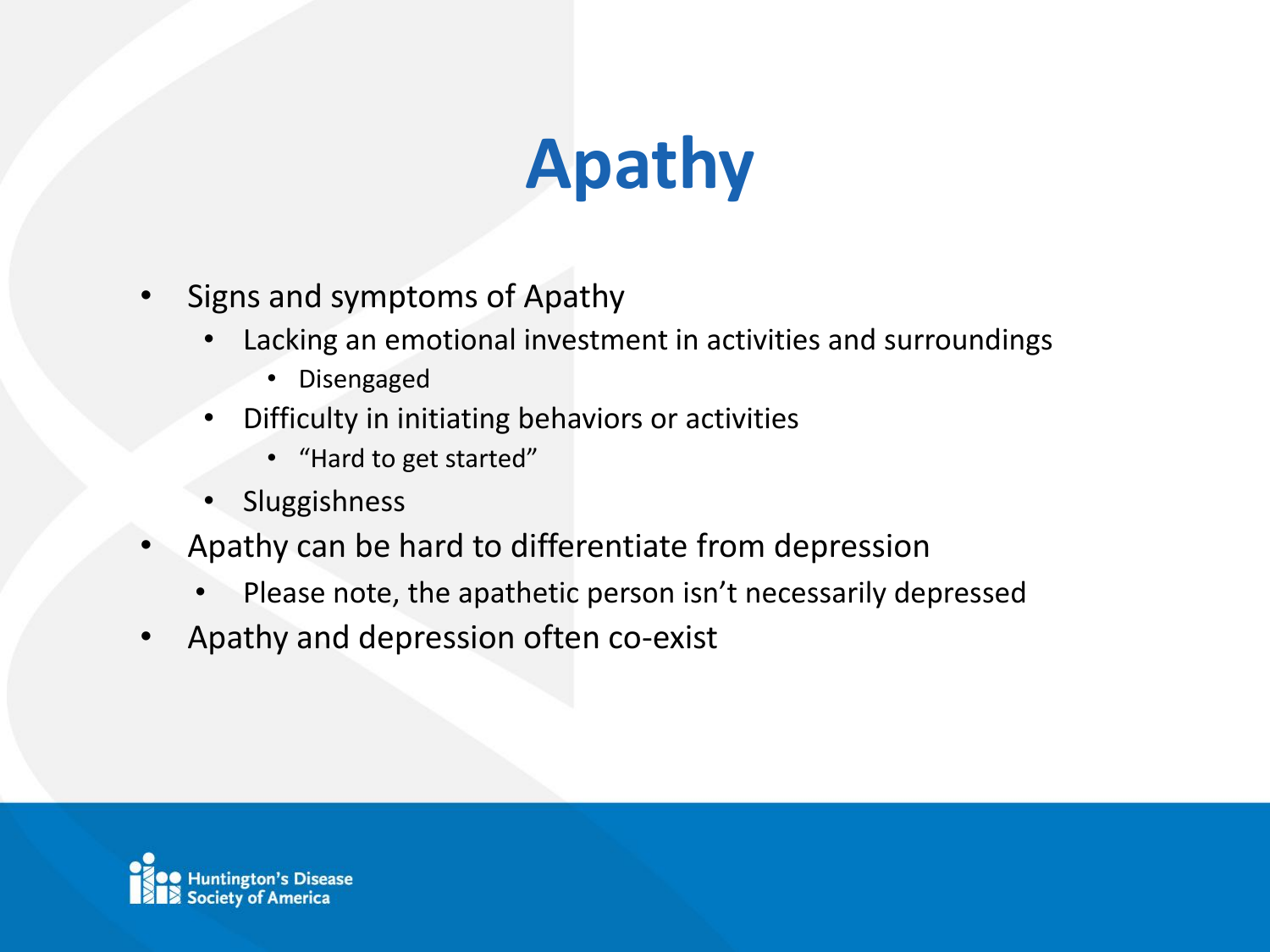### **Impact of Apathy**

Dave is a 38 year old I.T. manager and a "lifelong" baseball… excuse me, Dodgers fan. He and his brother have watched games together and talked baseball stats for years. Over the past two seasons, however, Dave has been less invested in the games and doesn't always seem to be listening when his brother tries to talk to him about a play that just happened. Dave has also declined tickets to a couple of home games, which upset his brother when he found out - well after the fact. Dave's brother got angry and reminded Dave about how much fun they'd had just a month ago at a game they'd gone to with his brother's work friends.

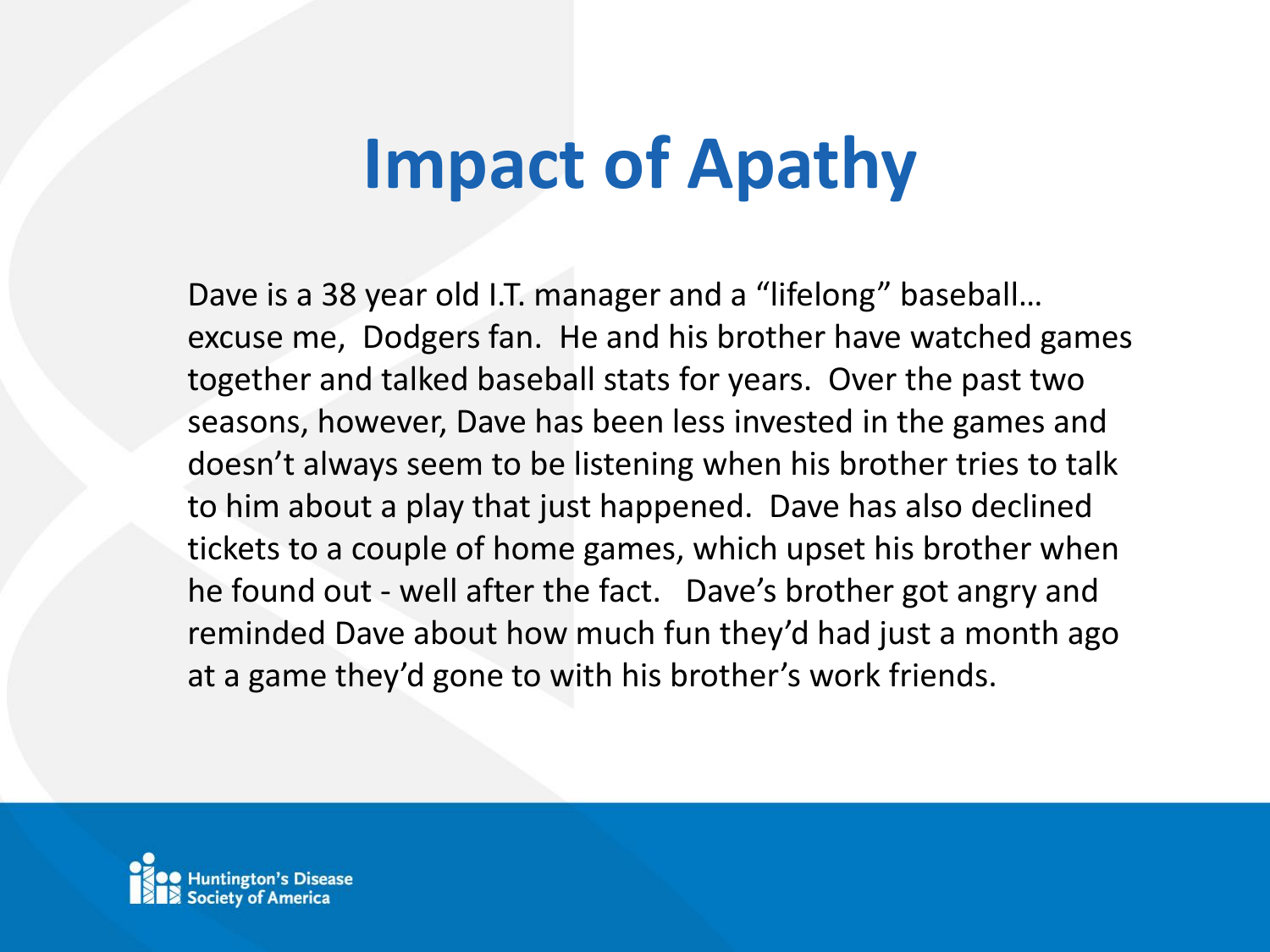### **Treating Apathy**

- Psychopharmacology:
	- Antidepressant Medications (SSRIs and SNRIs)
		- See previous list
	- Psychostimulant Medications
		- Atomoxetine (Strattera)
		- Dexotroamphetamine (Dexedrine)
		- Methylphenidate (Ritalin)
		- Modafinil (Provigil)

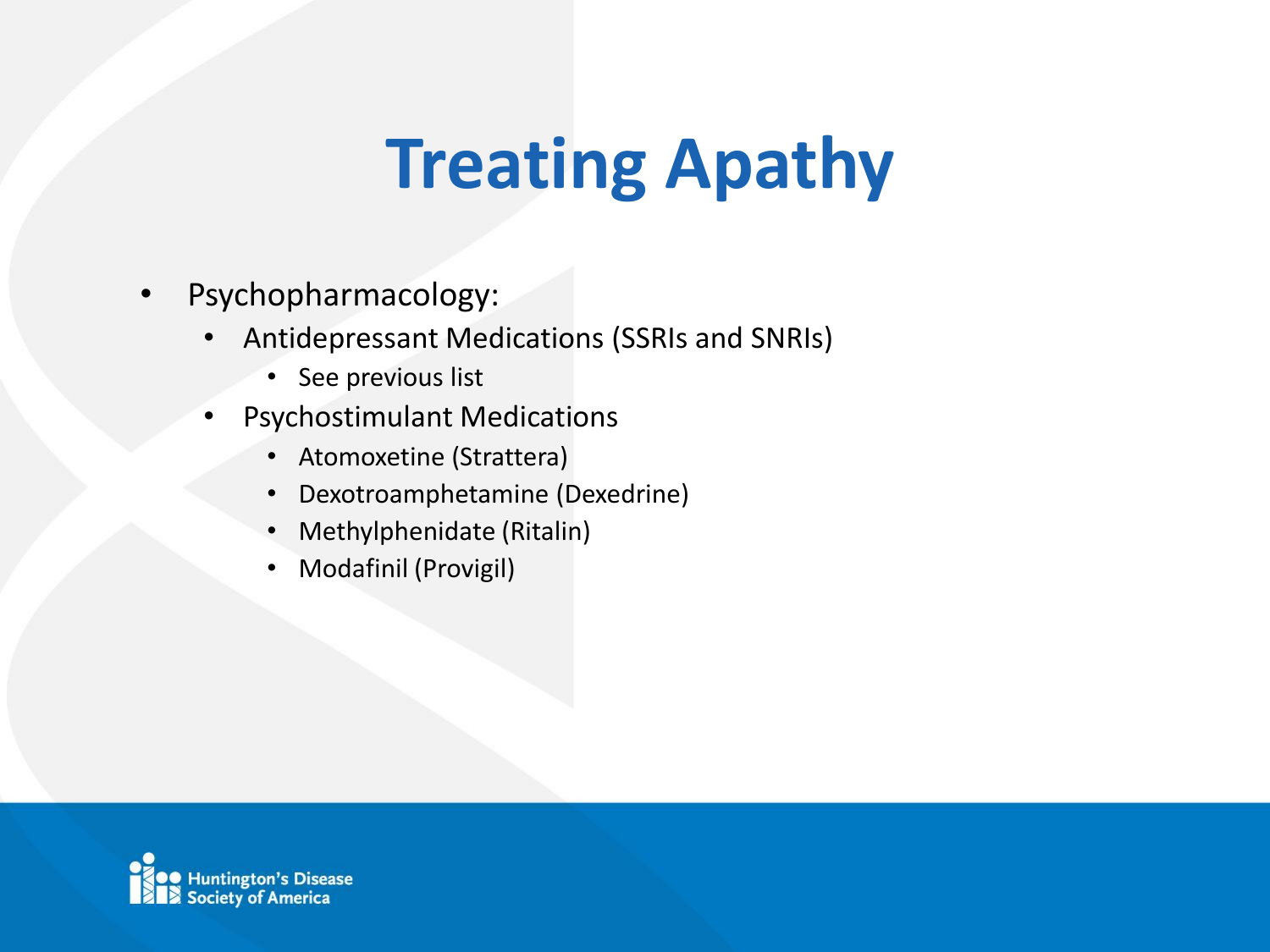### **Treating Apathy**

- Coping Strategies:
	- Do NOT interpret apathy as "laziness"
	- Educate family and friends about the individual's inability to initiate behaviors
	- Support family and friends when they are dealing with an apathetic individual
		- It can be frustrating!
	- Encourage the person to participate, but respect when you are told  $"no"$
	- Use schedules, calendars, and routines to encourage behaviors
	- **PLEASE NOTE**: Once a person starts an activity, they often don't have a problem participating

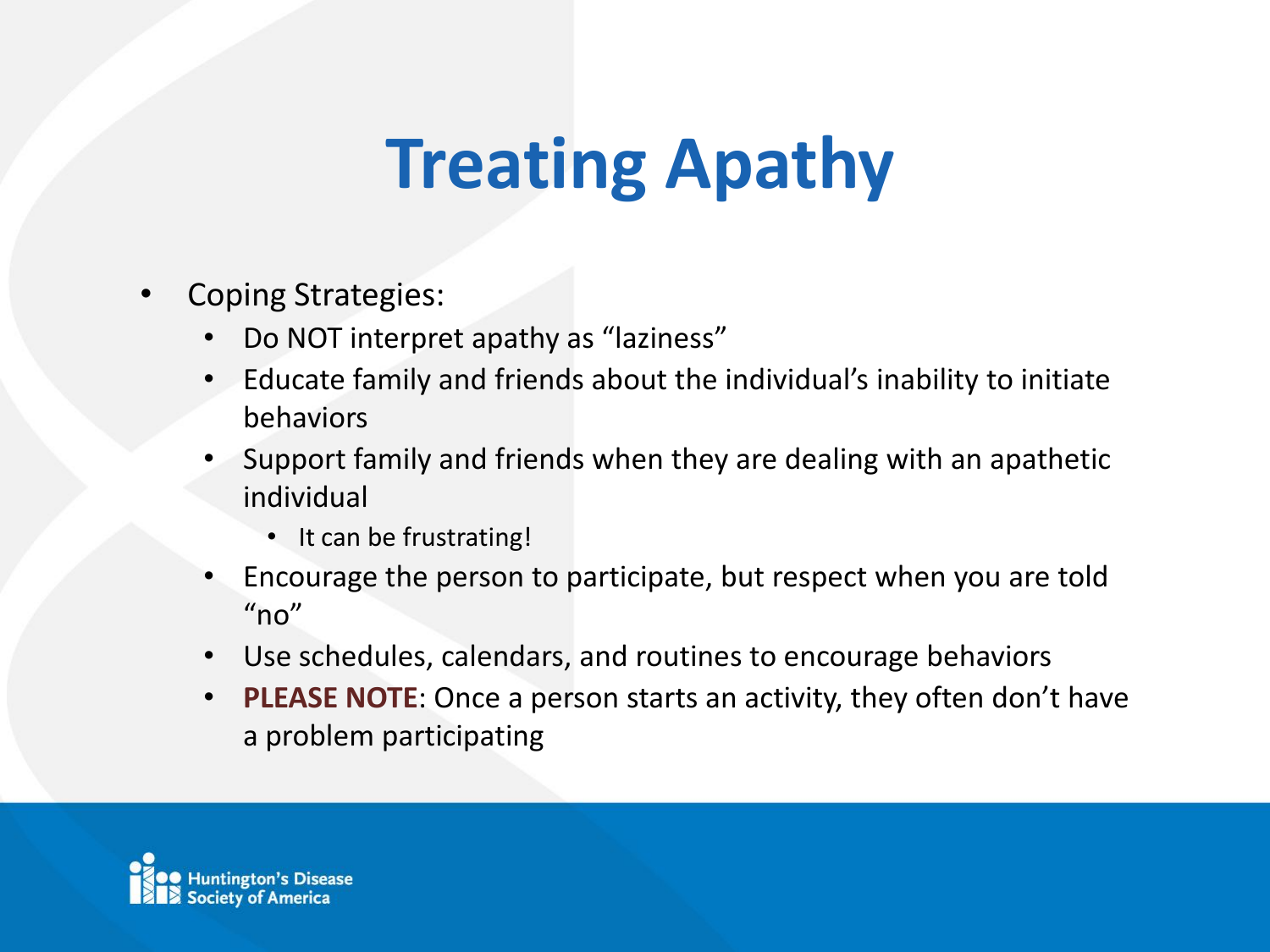# **Irritability and Anger**

- Aggressive behaviors that create an atmosphere of fear and tension
- Often related to an underlying psychiatric diagnosis (ie: Depression)
	- Can be an actual expression of an individual's true feelings exaggerated due to HD
- Signs and symptoms of Irritability and Anger:
	- Stated feelings of frustration
	- **Stubbornness**
	- Loss of temper
	- Violent outbursts

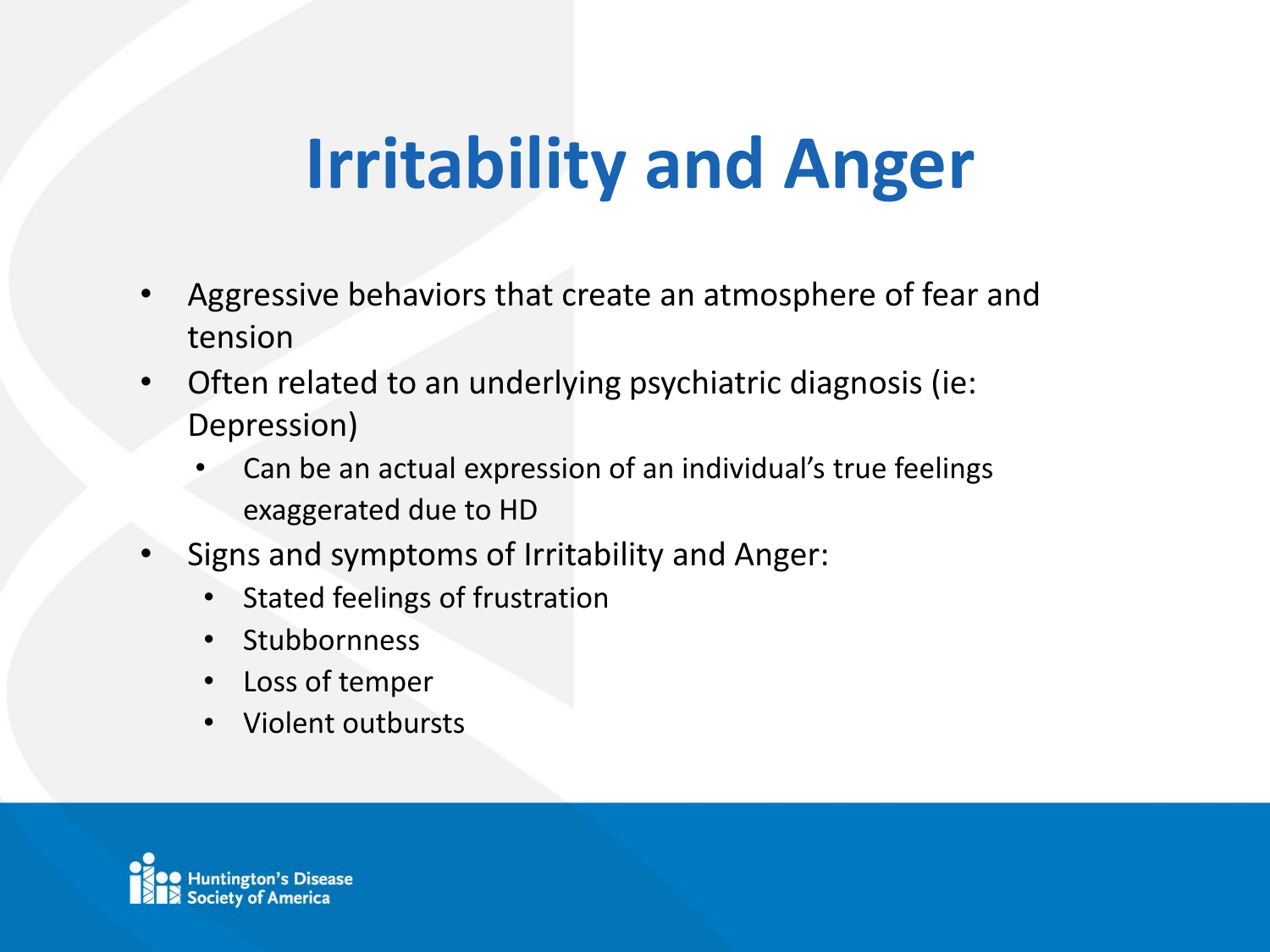### **Impact of Irritability and Anger**

Debbie, a 36 year old mother of two, is pissed off. Not only were the dishes not done like she had demanded an hour ago, but her son is nowhere to be found and her daughter is locked in her room , talking on the phone. Debbie hollers at her daughter to hang up, but through the door she can hear the conversation is still going full force. As she stomps around in the hallway, Debbie starts cursing under her breath. She marches back to her daughter's room and bangs on the door, rattling it on the hinges. From inside, her daughter threatens to call her dad and tell him about how Debbie is acting, which only makes her angrier.

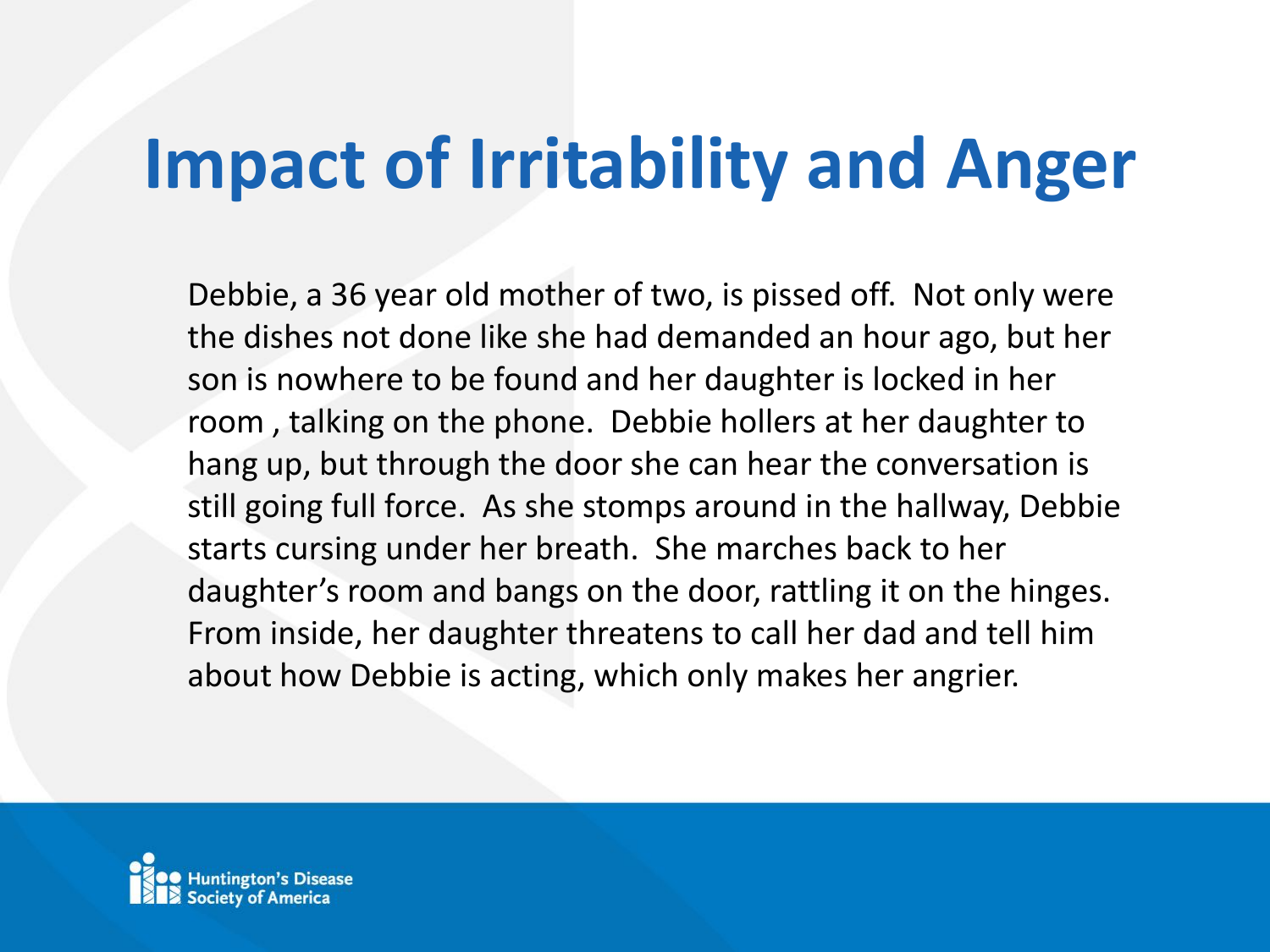# **Treating Irritability and Anger**

- Psychopharmacology:
	- Antidepressant Medications (SSRIs and SNRIs)
		- See previous list
	- Mood Stabilizers, Antiseizure Medications
		- Carbamazepine (Tegretol)
		- Divalproex (Depakote)
		- Lamotrigine (Lamictal)
	- Other agents (Neuroleptics)
		- Haloperidol (Haldol)
		- Olanzapine (Zyprexa)
		- Quetiapine (Seroquel)
		- Risperidone (Risperdal)

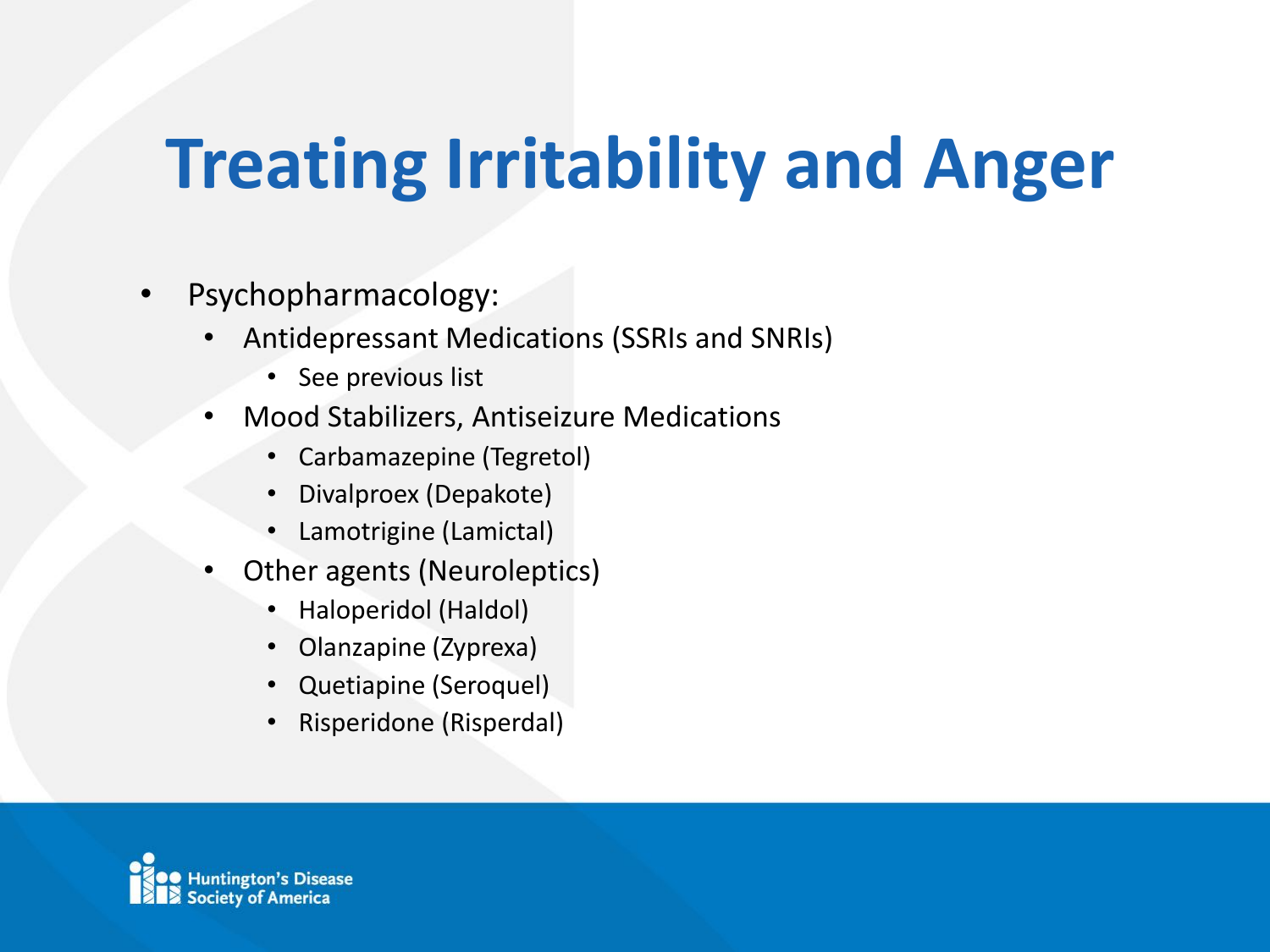# **Treating Irritability and Anger**

- Coping Strategies:
	- Talk about it!
		- Therapy can be a great resource
		- Anger management strategies provide useful techniques
	- Identify triggers for irritability and anger
	- Reduce identified triggers, if feasible
	- Take a breath  $-$  or five
		- Sometimes a pause is enough to allow the situation to settle down
	- Restructure  $-$  or change interactions, expectations, and responsibilities
	- Find a "happy medium" compromise
	- Know when to leave the situation or seek help

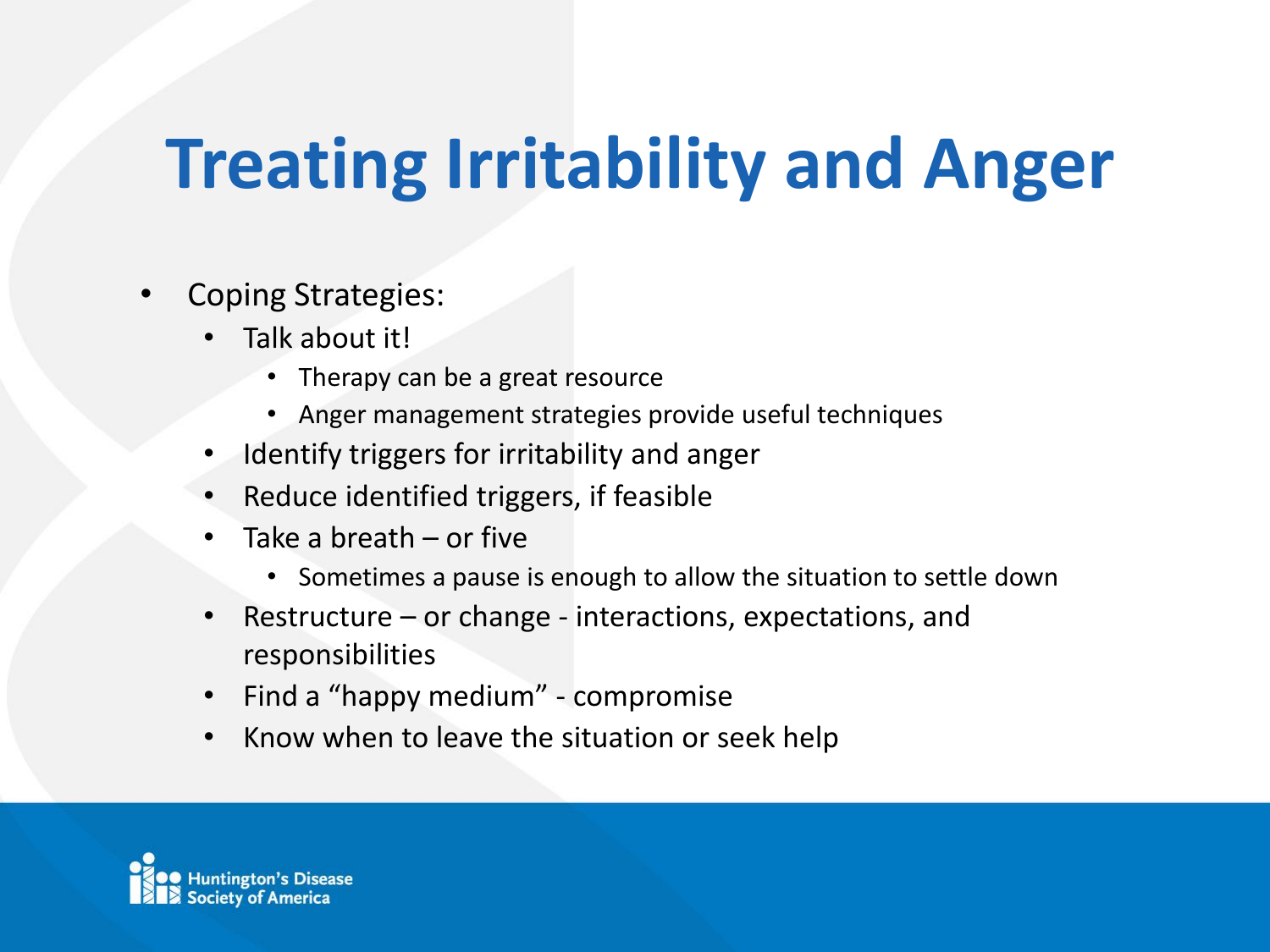#### **Conclusion**

- Reviewed psychiatric issues that can arise in the early stages of Huntington's Disease (HD)
- Identified common signs and symptoms of these psychiatric disorders
- Looked at examples of the impact of psychiatric issues
- Reviewed medications used in treating psychiatric issues
- Discussed coping strategies for psychiatric issues
- **This talk should not be the answer to all of your questions, but it will hopefully give you something to work with and encourage you to talk to your providers if you are facing any of these issues**